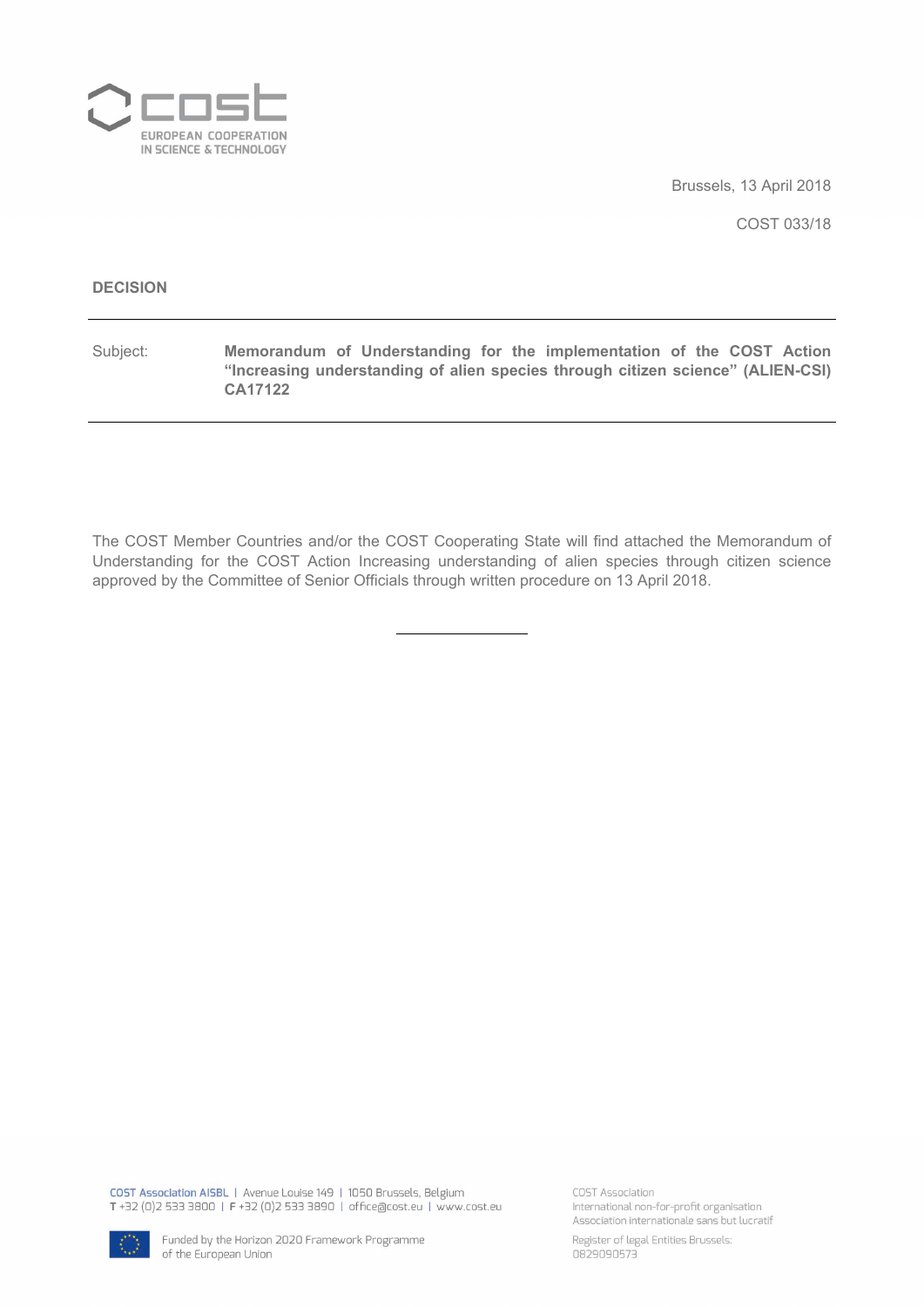

### **MEMORANDUM OF UNDERSTANDING**

For the implementation of a COST Action designated as

## **COST Action CA17122 INCREASING UNDERSTANDING OF ALIEN SPECIES THROUGH CITIZEN SCIENCE (ALIEN-CSI)**

The COST Member Countries and/or the COST Cooperating State, accepting the present Memorandum of Understanding (MoU) wish to undertake joint activities of mutual interest and declare their common intention to participate in the COST Action (the Action), referred to above and described in the Technical Annex of this MoU.

The Action will be carried out in accordance with the set of COST Implementation Rules approved by the Committee of Senior Officials (CSO), or any new document amending or replacing them:

- a. "Rules for Participation in and Implementation of COST Activities" (COST 132/14 REV2);
- b. "COST Action Proposal Submission, Evaluation, Selection and Approval" (COST 133/14 REV);
- c. "COST Action Management, Monitoring and Final Assessment" (COST 134/14 REV2);
- d. "COST International Cooperation and Specific Organisations Participation" (COST 135/14 REV).

The main aim and objective of the Action is to Managing biological invasions depends on accurate, detailed and up-to-date information on occurrences, distribution, pathways and impact of IAS at varying spatial scales across Europe and indeed globally. We will examine the potential of citizen science (CS), involvement of volunteers within science, to inform understanding and management of Alien Species (AS).. This will be achieved through the specific objectives detailed in the Technical Annex.

The economic dimension of the activities carried out under the Action has been estimated, on the basis of information available during the planning of the Action, at EUR 60 million in 2017.

The MoU will enter into force once at least seven (7) COST Member Countries and/or COST Cooperating State have accepted it, and the corresponding Management Committee Members have been appointed, as described in the CSO Decision COST 134/14 REV2.

The COST Action will start from the date of the first Management Committee meeting and shall be implemented for a period of four (4) years, unless an extension is approved by the CSO following the procedure described in the CSO Decision COST 134/14 REV2.

*2*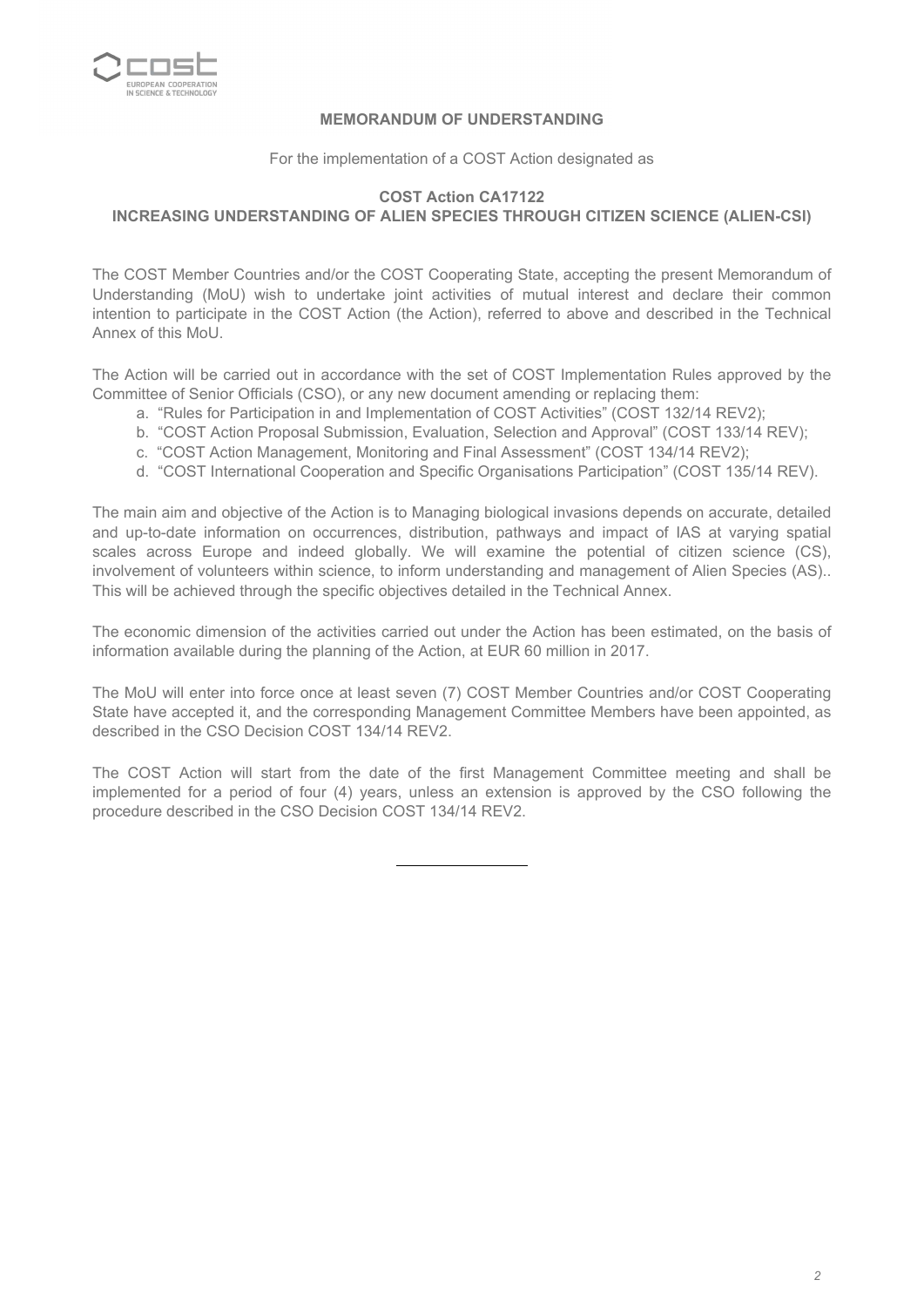

## **OVERVIEW**

### **Summary**

There is no sign of saturation in accumulation of alien species (AS) introductions worldwide, additionally the rate of spread for some species has also been shown to be increasing. However, the challenges of gathering information on AS are recognized. Recent developments in citizen science (CS) provide an opportunity to improve data flow and knowledge on AS while ensuring effective and high quality societal engagement with the issue of IAS. Advances in technology, particularly on-line recording and smartphone apps, along with the development of social media, have revolutionized CS and increased connectivity while new and innovative analysis techniques are emerging to ensure appropriate management, visualization, interpretation and use and sharing of the data .

The Action will address multidisciplinary research questions in relation to developing and implementing CS, advancing scientific understanding of AS dynamics while informing decision-making specifically implementation of technical requirements of relevant legislation such as the EU Regulation 1143/2014 on IAS, support of the EU biodiversity goals and embedding science within society. The Action will explore and document approaches to establishing a European-wide CS AS network. It will embrace relevant innovations for data gathering and reporting to support the implementation of monitoring and surveillance measures, while ensuring benefits for society and citizens, through an AS CS European network. The Action will, therefore, increase levels of participation and quality of engagement with current CS initiatives, ensuring and evaluating educational value, and improve the value outcomes for potential users including citizens, scientists, alien species managers, policy-makers, local authorities, industry and other stakeholders.

| <b>Areas of Expertise Relevant for the Action</b>              | Keywords                       |
|----------------------------------------------------------------|--------------------------------|
| • Biological sciences: Conservation biology, ecology, genetics | • Invasive alien species       |
| Earth and related Environmental sciences: Databases, data      | <b>Biodiversity monitoring</b> |
| mining, data curation, computational modelling                 | • Public Participation         |
| • Biological sciences: Ecology                                 | • Scientific communication     |
| • Biological sciences: Bioinformatics                          | • Visualisation and analysis   |
| <b>Educational sciences: Education: training, pedagogy,</b>    |                                |
| didactics                                                      |                                |

#### **Specific Objectives**

To achieve the main objective described in this MoU, the following specific objectives shall be accomplished:

### Research Coordination

● How to improve the IAS data collection benefiting from promising innovative approaches to CS, specifically taking account of advances in tools and technologies?

● What are the best practices in data management and standards specifically in relation to IAS, especially considering their applicability across CS data initiatives?

● What is the current quality of AS CS data? How to identify and deal with bias? What are the needs and formats for information by different user groups including European and national bodies involved in implementation of policy instruments, the scientific research community, stakeholders and stakeholder associations, and citizens?

● How to improve approaches to engage people within AS CS? Including (1) European and national bodies involved in implementation of policy instruments (2) the scientific research community, (3) stakeholder associations, and (4) citizens.

● Assess the application of CS to (I)AS (across all environmental domains) monitoring and surveillance

● Implement a Europe-wide CS network building on existing partnerships and initiatives, and aiming to create synergies across environmental/biodiversity goals that overcomes cultural and language barriers.

## **TECHNICAL ANNEX**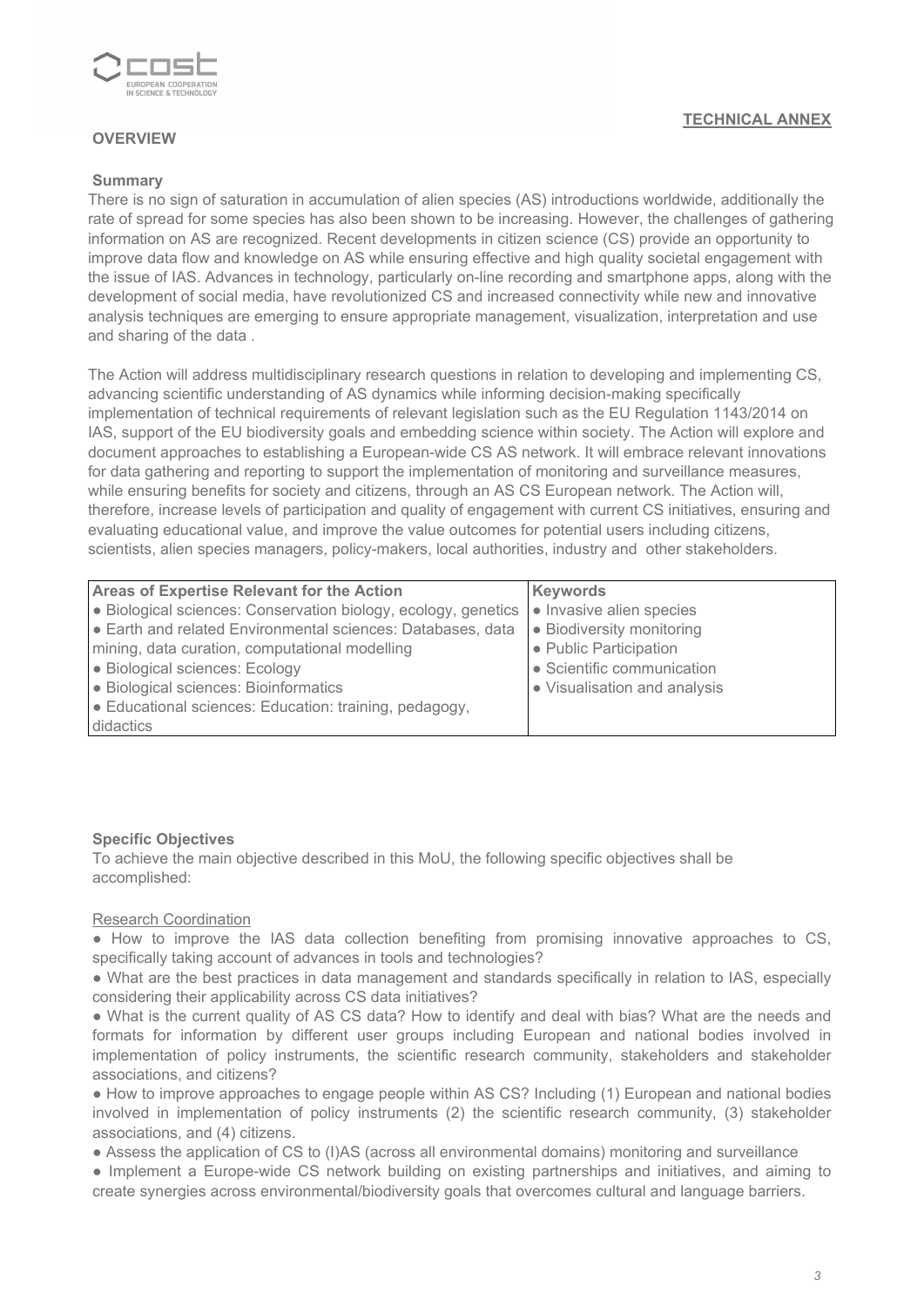

### **Capacity Building**

● Increase inclusivity by establishing a network across the 36 COST Member States and Cooperating States (extending to near neighbours and international partners) to deliver the aims of the Action while enhancing skills throughout the network.

● Increase the skills and opportunities to share knowledge, innovation and experience through the Action network by including a diversity of stakeholders (academics, decision-makers, NGOs, industry, citizens and others).

● Increase opportunities for sharing experiences (mostly country-level but recognizing other scales too) and increase the capacity to network and share insights, especially in those countries in the network that need to develop new activities with respect to IAS CS.

● Increase resources to involve Early-Career Investigators (ECIs) in the Action through active participation using all the COST networking tools but also inclusion at the core of the Action Management Committee through leading roles alongside established mentors.

● Increase access to knowledge and information on AS in Europe, with relevance to the implementation of the EU Regulation on IAS, but also for the other nature protection Directives (e.g. Habitats and Birds Directives) and the EU financial programmes (e.g. LIFE, Horizon 2020, Erasmus).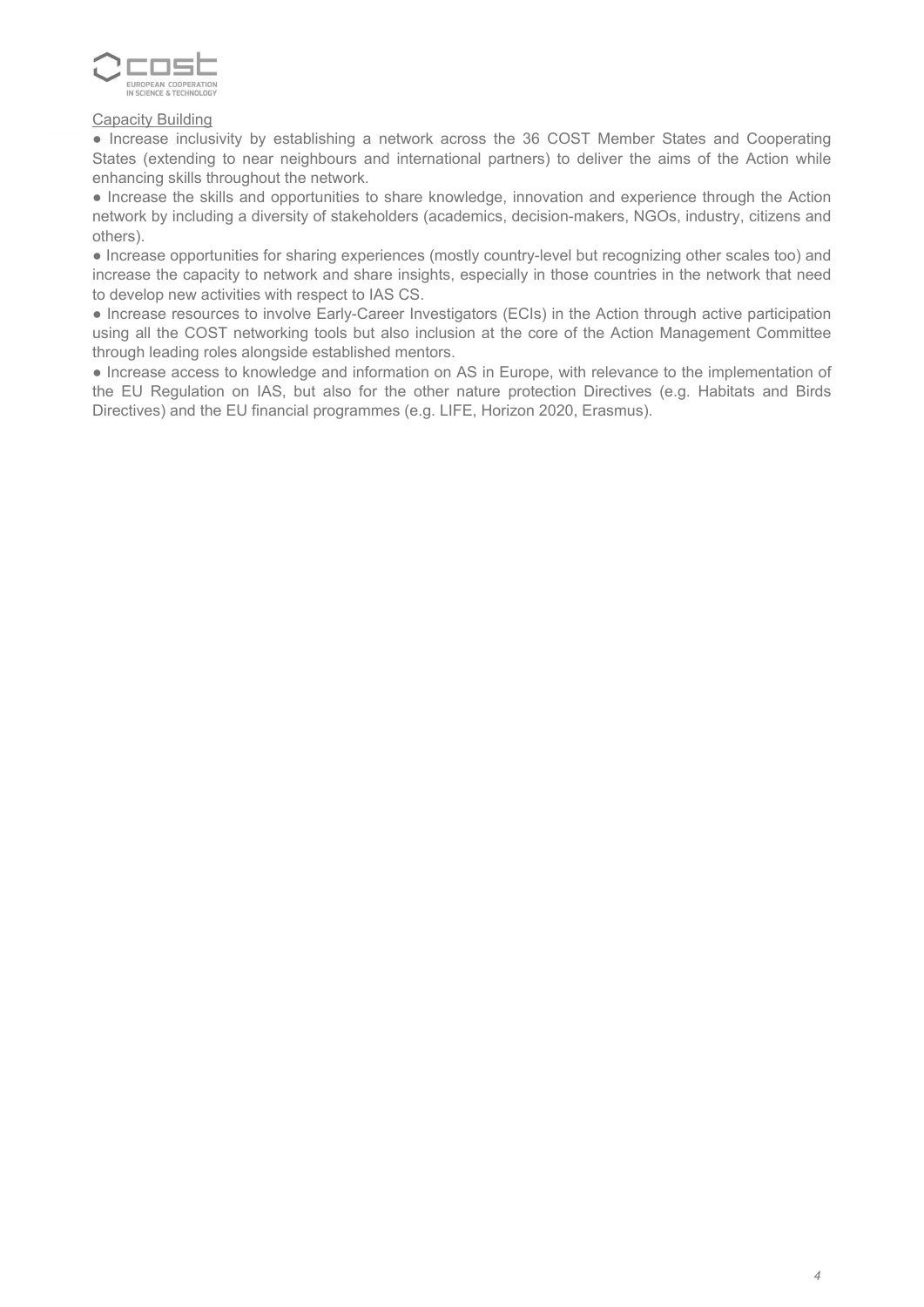

# **TECHNICAL ANNEX**

# **1. S&T EXCELLENCE**

# **1.1. CHALLENGE**

### 1.1.1. DESCRIPTION OF THE CHALLENGE (MAIN AIM)

The overarching aim of this Action will be to explore and develop the potential of citizen science (CS), the involvement of volunteers within science, in response to Alien Species (AS). Particular attention will be dedicated to Invasive Alien Species (IAS), a term used to define AS that cause harm to biodiversity and ecosystem services, or have a negative impact on the economy or human health. Managing biological invasions depends on accurate, detailed and up-to-date information on occurrences, distribution, pathways and impact of IAS at varying spatial scales across Europe and indeed globally. Effective and efficient prevention, early detection, rapid response and evaluation of the effectiveness of management measures for IAS require such information. There are a number of ways in which this information can be gathered but increasingly CS is seen as essential to ensure the spatial and temporal resolution of data capture, allowing for rapid response and the success of prevention and management programs. In addition, CS can play a significant role in public engagement, improved education and public awareness, and is recognized as fundamental to the attainment of the objectives of AS policies.

Advances in technology, particularly on-line recording and smartphone apps, along with the development of social media, have revolutionized CS and increased connectivity, while new and innovative analysis techniques are emerging to ensure appropriate management, visualization, interpretation, use and sharing of the data. For example, statistical methods have been developed to account for inherent biases within citizen science data and enable wide-ranging ecological questions to be addressed such as enhanced understanding of IAS impacts leading to prioritization and rapid response. However, despite these developments the European CS AS landscape is fragmented in terms of geographic engagement/projects, suitability and application of available tools, quality of practices, data accessibility/sharing and data uses.

Through this COST Action we propose to: i) establish a European-wide CS AS network with the goal of fostering collaboration to increase data gathering capacity and exchange of information on AS; ii) increase levels of participation, educational value and relevance of existing CS initiatives to ensure significance of outcomes (including AS education and action) for all stakeholders (i.e. citizens, scientists, alien species managers, policy-makers, local authorities, industry, schools and other stakeholders); iii) develop methods to improve the CS data quality and appropriate methods of visualization to engage and communicate with all interested stakeholders; iv) analyse the data to improve the understanding of biological invasions while improving implementation of relevant measures to address the challenges and threats to biodiversity, society (including food security and health risks), and economies posed by IAS, and v) ensure communication and dissemination of results providing evidence to stakeholders engaged in the implementation of the EU Regulation on IAS (1143/2014), particularly in relation to monitoring and surveillance schemes.

## 1.1.2. RELEVANCE AND TIMELINESS

There is no sign of saturation in the accumulation of AS introductions worldwide, additionally the rate of spread for some species has been shown to be increasing. In recognition of the growing threat of IAS

CDST Association AISBL | Avenue Louise 149 | 1050 Brussels, Belgium T+32 (0) 2 533 3800 | F +32 (0) 2 533 3890 | office@cost.eu | www.cost.eu

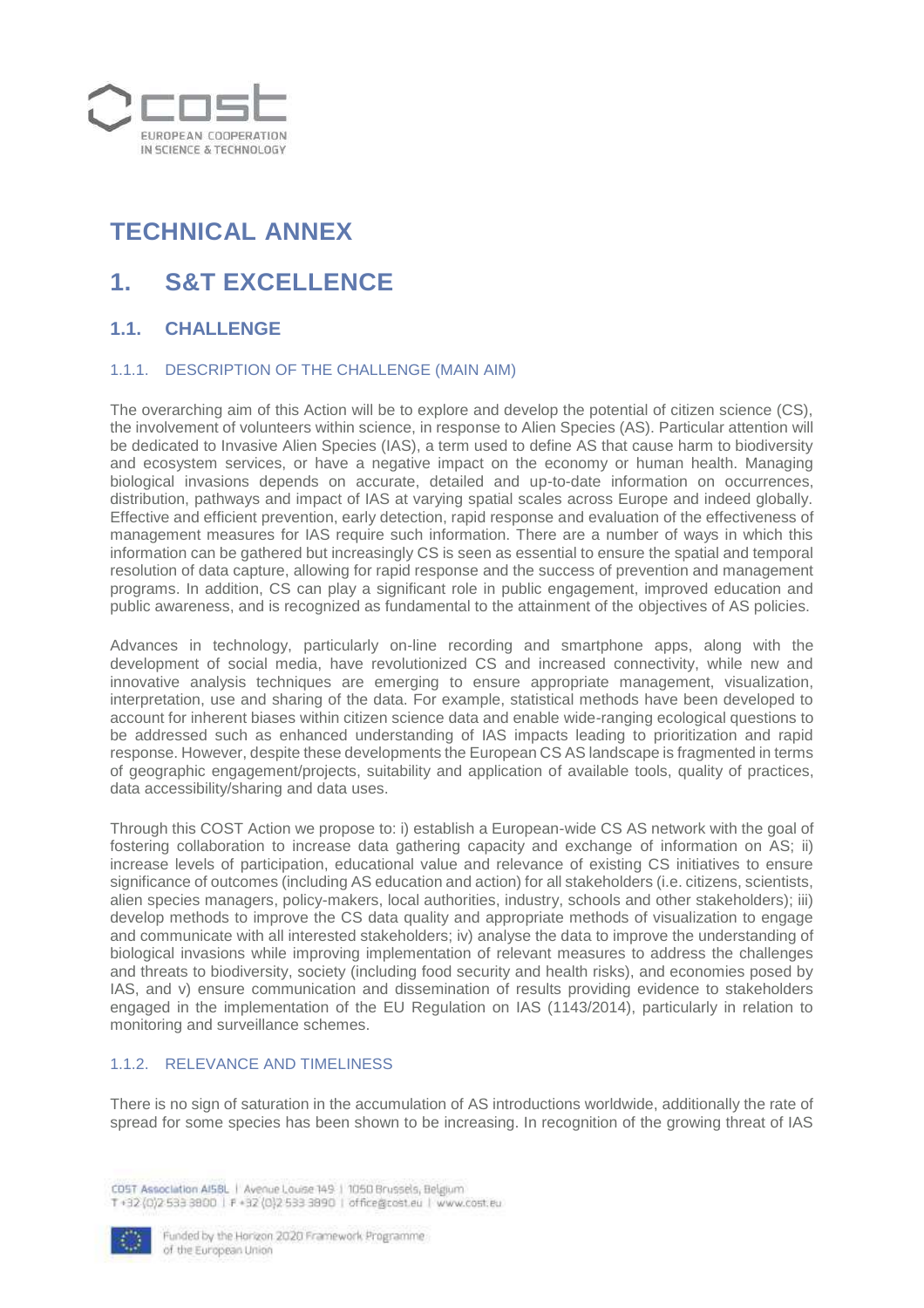

to biodiversity, health and economies the EU has recently adopted a Regulation on IAS (1143/2014) which focuses on prevention as the most desirable approach to managing IAS. However, the challenges of gathering information on AS are recognized (and have been the focus of a recently completed COST Action TD1209). Recent developments in CS ensure the relevance and timeliness of this approach as an opportunity to improve data flow and knowledge on AS while ensuring effective and high quality societal engagement with the issue of IAS. The Action will address multidisciplinary research questions in relation to developing and implementing CS, advancing scientific understanding of AS dynamics while informing decision-making, specifically addressing technical requirements of the EU Regulation on IAS, support of the EU biodiversity goals, and embedding science within society. The Action will explore and document approaches to establishing a European-wide CS AS network.

There is an opportunity to ensure collaboration and coherence among emerging AS CS initiatives which are developing rapidly in some countries, and extend AS CS initiatives to countries where these are less developed. There is a need for increased connectivity and networking to maximise benefits to citizens, including education, while ensuring the uptake of the data to inform action and decision-making across Europe. Furthermore, it is extremely timely to raise the profile of AS CS with policy-makers who may be reluctant to use CS data but are increasingly recognizing the opportunity of making science more relevant to people and society while leveraging large datasets. Indeed the Action also has the potential to contribute to the Juncker's Commission priorities such as the "Digital Single Market" and "Democratic Change", especially through Better Regulation. Under its commitment to Better Regulation, the Commission undertook a "Fitness Check" of the Nature Directives, which concluded that there is a need to improve the effectiveness and efficiency of their implementation by working in partnership with different stakeholder communities in Member States and across the EU to deliver results. The resulting Action Plan for nature, people and the economy {SWD(2017) 139 final} presented in the Communication of the Commission {COM(2017)198 final} and relevant accompanying material) acknowledges that nature protection can benefit from engaging citizens in the implementation of environmental legislation, and advocate to improve synergies while implementing these policies, e.g. the EU Regulation on IAS. Indeed the Action Plan for nature, people and the economy {SWD(2017) 139 final} provides a timely opportunity to engage young people through the European Solidarity Corps (launched by the EC in 2016) by providing activities (monitoring of species and habitats, ecological restoration activities, identification and eradication of invasive alien species, etc.) relevant to nature protection in Natura 2000 sites. Therefore, the aims of this Action are aligned with Priority D: Better communication and outreach, engaging citizens, stakeholders and communities.

In summary, there has been considerable enthusiasm around the use of CS for investigating AS. However, there is a lack of cohesion between initiatives and limited sharing of good practice within countries but also regionally and across Europe. The poor interconnectivity between networks, and projects within them, is causing confusion not only with citizens, who may not see a clear route to participation, but also the many potential end-users. There is a clear need to move forward in an informed and inclusive way to tackle IAS related issues. CS approaches provide exciting opportunities for meeting this need while deeply engaging diverse stakeholders.

# **1.2. OBJECTIVES**

## 1.2.1. RESEARCH COORDINATION OBJECTIVES

The overarching aim of this Action will be to maximize the potential of AS CS to meet scientific and policy needs while improving the experience of participating citizens through effective engagement and knowledge exchange.

The Action will achieve the following Research Coordination Objectives:

- I. How to improve the IAS data collection benefiting from promising innovative approaches to CS, specifically taking account of advances in tools and technologies?
- II. What are the best practices in data management and standards specifically in relation to IAS, especially considering their applicability across CS data initiatives?
- III. What is the current quality of AS CS data? How to identify and deal with bias? What are the needs and formats for information by different user groups including European and national bodies involved in implementation of policy instruments, the scientific research community, stakeholders and stakeholder associations, and citizens?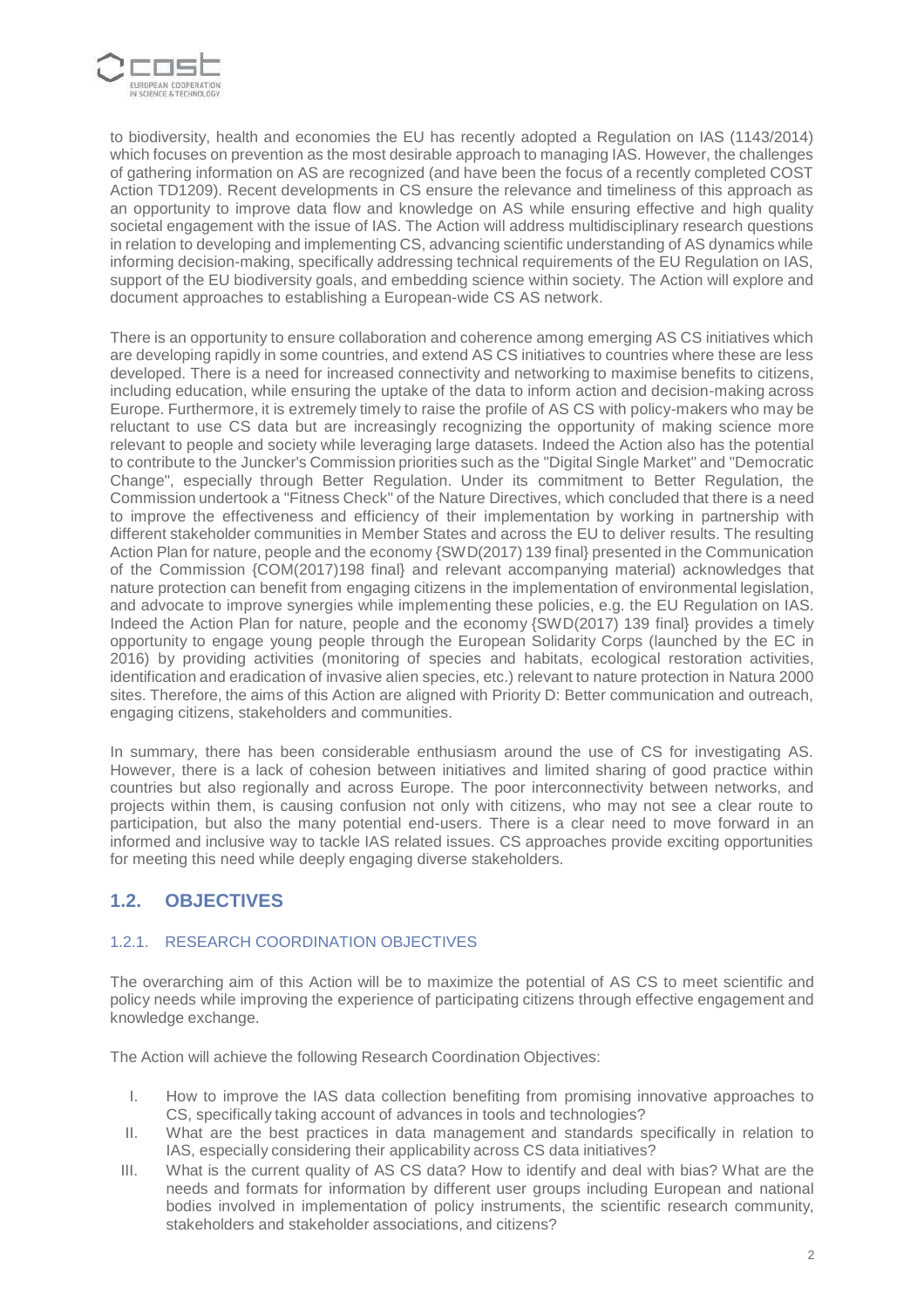

- IV. How to improve approaches to engage people within AS CS? Including (1) European and national bodies involved in implementation of policy instruments (2) the scientific research community, (3) stakeholder associations, and (4) citizens. The Action will specifically consider motivation but also ways to ensure uptake by different user groups acknowledging cultural differences both within Member States and across Europe bridging the gaps between countries and regions with differing legacies of expertise in CS.
- V. Assess the application of CS to (I)AS (across all environmental domains) monitoring and surveillance
- VI. Implement a Europe-wide CS network building on existing partnerships and initiatives, and aiming to create synergies across environmental/biodiversity goals that overcomes cultural and language barriers.

The activities, using COST networking tools, employed to achieve the Research Coordination Objectives, will lead to key outcomes and associated deliverables (see GANTT Chart for timeline):

- Interactive guide on best practices for AS CS focusing on approaches to CS alongside relevant tools and technologies (with provision for updating as new tools emerge but including horizon scanning for relevant new technologies) and underpinned by semi-systematic reviews published within peer-review (open access) journals.
- Review of best practice in data management and standards, specifically in relation to AS CS data but with applicability across CS data initiatives, linking to existing data standards authorities and networks such as Darwin Core.
- Recommendations on design of CS initiatives to enable effective application of analysis methods, accounting for potential bias within CS data and recognizing the needs and formats for information by different user groups. Specifically the Action will develop on-line tools delivered through existing platforms such as ZOON [\(https://mran.revolutionanalytics.com/package/zoon/\)](https://mran.revolutionanalytics.com/package/zoon/) alongside a gallery of exemplary data visualizations.
- Document methods, through case studies, of engaging people with CS and specifically review motivation for participation, acknowledging cultural differences both within Member States and across Europe, and accounting for different user groups (1) European and national bodies involved in implementation of policy instruments (2) the scientific research community, (3) stakeholder associations, and (4) citizens.
- A coherent and coordinated European-wide CS initiative for monitoring IAS linking with existing projects, networks and partnerships, creating synergies across environmental/biodiversity goals including the development and implementation of a distributed networking approach that addresses cultural and language barriers.

## 1.2.2. CAPACITY-BUILDING OBJECTIVES

Engagement in AS CS varies significantly across Europe. The COST Action CS-EU (CA15212) "Citizen Science to promote creativity, scientific literacy, and innovation throughout Europe" recognizes that engagement and expertise in CS varies across the European Research Area "with some countries with strong levels of activity and networking and some with much lower levels". The Action will pursue the following Capacity-building Objectives:

- I. Increase inclusivity by establishing a network across the 36 COST Member States and Cooperating States (extending to near neighbours and international partners) to deliver the aims of the Action while enhancing skills throughout the network. ITCs will be included throughout the Action including through leadership of WGs and associated activities (including hosting). The Action will specifically collaborate with the CS-communities already active in the fields of AS and biodiversity.
- II. Increase the skills and opportunities to share knowledge, innovation and experience through the Action network by including a diversity of stakeholders (academics, decision-makers, NGOs, industry, citizens and others). The Action will build on the experience from previous COST Actions relating to AS including TD1209 ALIEN Challenge and ES1304 ParrotNET, and will link with the current COST Action CS-EU (CA15212) including potential cross-Action activities.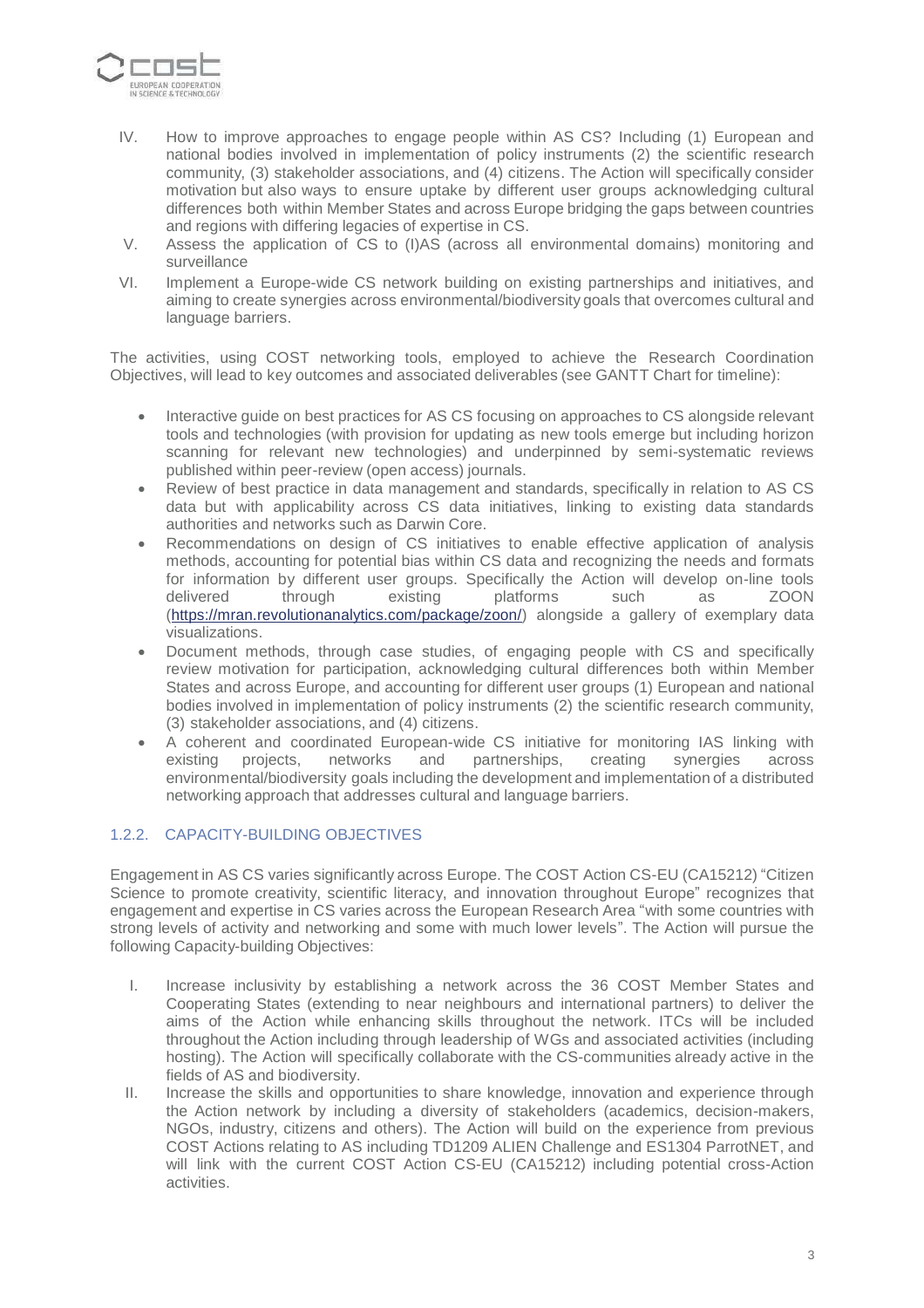

- III. Increase opportunities for sharing experiences (mostly country-level but recognizing other scales too) and increase the capacity to network and share insights, especially in those countries in the network that need to develop new activities with respect to IAS CS.
- IV. Increase resources to involve Early-Career Investigators (ECIs) in the Action through active participation using all the COST networking tools but also inclusion at the core of the Action Management Committee through leading roles alongside established mentors (also supporting the European Solidarity Corps).
- V. Increase access to knowledge and information on AS in Europe, with relevance to the implementation of the EU Regulation on IAS, but also for the other nature protection Directives (e.g. Habitats and Birds Directives) and the EU financial programmes (e.g. LIFE, Horizon 2020, Erasmus). Another important contribution would be through the development of indicators on public perception of problem (response action).

The activities, using COST networking tools, employed to achieve the capacity-building objectives, will lead to key outcomes and associated deliverables:

- Collaboratively and inclusively document research priorities (and skills gaps) across the Action network and create opportunities to develop collaborative research projects in response to EU funding sources.
- Drawing on expertise within CS-communities already active in the fields of AS and biodiversity address skills gaps through Short-Term Scientific Missions (>20 across the four years), training schools (four across the four years) and focused interactive workshops (six across the four years) maximizing opportunities for Early Career Investigators (ECIs) but also ensuring access to all participants.
- Invite stakeholders (academics, decision-makers, NGOs, industry, citizens and others) to two dissemination events to share knowledge, innovation and experience on AS in Europe.
- Mentor ECIs in leadership through inclusion at the core of the Action Management Committee in roles alongside established mentors.

# **1.3. PROGRESS BEYOND THE STATE-OF-THE-ART AND INNOVATION POTENTIAL**

### 1.3.1. DESCRIPTION OF THE STATE-OF-THE-ART

CS, the involvement of volunteers in the scientific process, has a long history extending over hundreds of years primarily through biological recording (essentially spatial and temporal occurrence of species documented by enthusiasts). New technologies have revolutionized CS and increased the potential for access by many more people than have traditionally been involved. Additionally advances in data management, in analysis and in innovative visualization of results have rapidly progressed, providing opportunities to ensure effective and imaginative use of CS data . Social online media are proving important to monitoring, prediction and modelling of trends and patterns in a broad range of environmental domains. The pervasiveness of mobile devices with cameras combined with a broad set of social media channels provides great potential for real-time observations of ecologically relevant information that can be contributed with ease.

Concurrently there has been increasing recognition of the threat posed by IAS and the need for accurate and timely-provided information for prioritization and management. The EU Regulation on IAS reflects this through a focus on prevention via effective surveillance and monitoring referring to volunteer participation (including citizen science, public awareness and education) in decision-making. CS provides a mechanism to achieve this outcome. Although AS information, including data on occurrence of species, has been contributed by professionals including academics and governmental employees, it is acknowledged that there is potential to widen participation through involvement of volunteers in CS initiatives. Concerns that the quality of information gathered by volunteers rather than professionals would be inferior are beginning to abate and focus has shifted to consideration of approaches to maximize engagement and utility of the data for early-warning, containment and monitoring spread. However, it is still important to acknowledge and reconcile ongoing and emerging issues such intellectual property rights, legal complications and biases within the data.

Specifically national, regional, and international networks are emerging and embracing different topics and approaches. As examples, the European CS Association, counterparts at national levels (e.g. in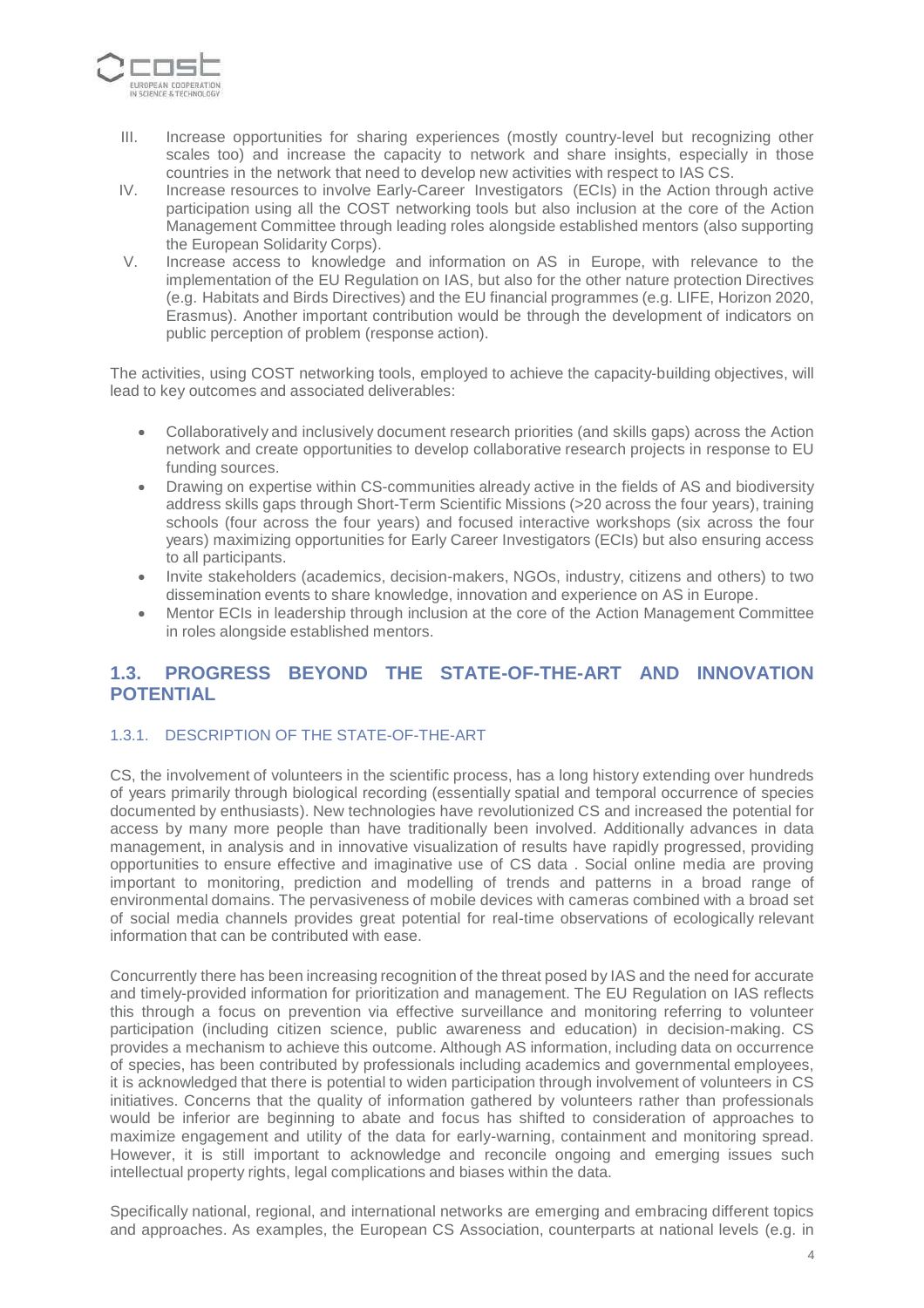

Spain or Germany), the CS Task Force of the European Network of Environmental Protection Agencies, the European Commission 'Environmental Knowledge Community' CS Innovation Project, a COST Action dedicated to Citizen Science (CA15212), clusters of EU-funded projects such as the Citizens Observatories, etc. Concurrently, consideration is being given to documenting quality and standards exists for different components (INSPIRE for public authorities, OGC for geospatial information, Darwin Core for biodiversity records, etc.); however, since the data is so spatially biased, with some regions having a plethora of distribution data and others none, their usefulness is limited and there is scope for drastic improvement and guidance.

## 1.3.2. PROGRESS BEYOND THE STATE-OF-THE-ART

The Action will ensure progress beyond the state-of-the-art by implementing the recommendations from the expert workshop "Citizen Science and Open Data: a model for Invasive Alien Species in Europe" [https://riojournal.com/article/14811/\)](https://riojournal.com/article/14811/), building on previous COST Action successes (e.g. TD1209 ALIEN Challenge), and linking with current relevant Actions (e.g. CA15212 CS-EU, CA16229 ENEC), with the primary aims of adopting and developing innovative approaches and best practice at all stages of the CS IAS data cycle. The Action will be dedicated to the theme of AS CS and so will provide depth to complement the breadth of other Actions (such as CA15212).

**Interconnecting and extending existing networks** will provide possibilities to address the particular challenges related to the gathering and sharing of AS information. Furthermore, the experiences and expertise that partners will bring to the Action will be from multidisciplinary perspectives. There is a need to extend the networks to encompass not only CS practitioners and scientists but also citizens and endusers. Typically CS has been most prominent in northern European countries but there is critical need, urgency and motivation to extend the reach across Europe.

**Providing best practice guidelines and knowledge exchange**, including data mobilization, integration and use in the area of IAS. The development of inclusive data standards through extensive consultation and ultimately consensus will address concerns and criticisms on the quality and utility of CS data which is often assumed not to be fit-for-purpose.

**Developing methods and providing guidelines to improve data quality and quality of the science outcomes**, distinguishing between accuracy of the data point, information content of the data set, and appropriate analysis to gain derived information from the data set and including issues of data bias and data management (including visualization).

**Providing a framework for tools and data governance from different CS projects**, upon which the dynamic and diverse fields of IAS data and information technology can be structured. It is all too easy for tools and standards to diverge when their developers work in isolation, without clear community guidance. The Action's work will help standards and common tools to evolve and keep pace with the state of the art. The Action will support the interoperability of biodiversity and environmental data, particularly those data being collected in new and innovative ways, where tools and standards need to keep pace with these changes. The Action will provide an overview of the existing AS CS landscape by evaluating existing initiatives to understand the commonalities in methods and goals, in addition to the knowledge and skills gaps that can be addressed or need further exploration. Existing communities also have traditional tools, workflows and data standards. The Action will work with these communities to improve interoperability, for example, by mapping traditional terms onto international standards. Our framework will have to acknowledge and incorporate these traditional ways of working while providing routes to better international and cross-taxonomic integration.

There is considerable potential to collaborate on IT infrastructure to avoid duplication and foster re-use. Examples of open collaborative resources that have been used in CS projects include OpenStreetMap and Quantum GIS, but also application program interfaces, such as those provided by the Global Biodiversity Information Facility and Catalogue of Life. Often, CS is only part of a research portfolio used by biologists, therefore it is essential that tools are provided on a plug-and-play basis, already conforming to community standards and sufficiently configurable to allow for innovation.

The Action's framework will acknowledge and leverage the cultural differences and the multilingual communities of Europe. The Action will benefit from its diverse and multidisciplinary capacity, combining experiences in order to develop best practice guidelines, including better and more inclusive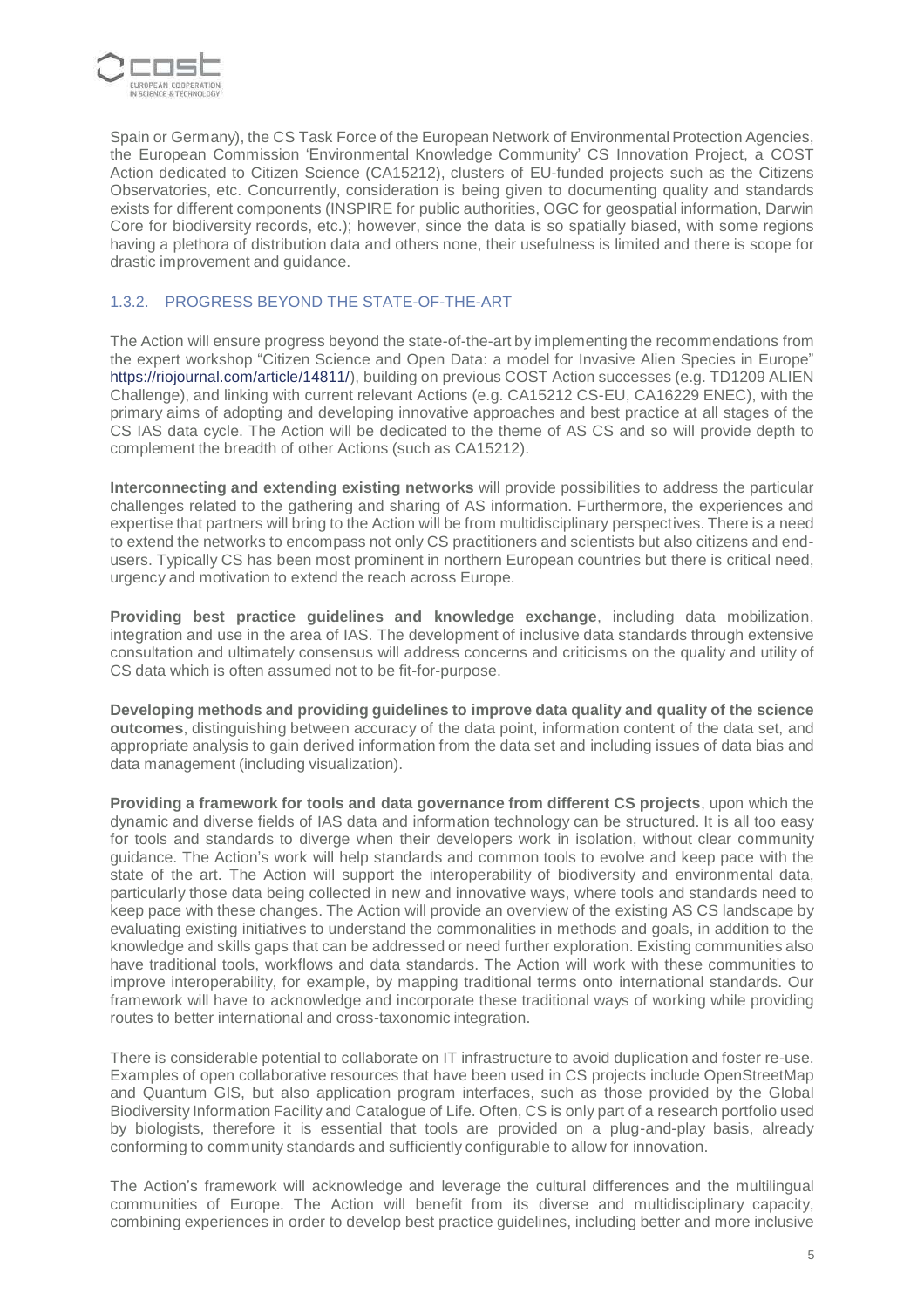

standards. Some CS groups have successfully leveraged social media such as Facebook and Twitter. Such tools can be used for teaching, outreach and communication, but they can also be used as an indication of public perception and mood. Guidelines are needed to make the most of the opportunities of social media, particularly as this relates to the specific circumstances of biodiversity, IAS management and CS.

The Action will inform international organisations who provide standards useful to biodiversity and CS. It will provide knowledge exchange in subjects, such as data mobilization, integration and use in the area of AS. The participation of ECIs from the Action in data governance is an essential element to the longterm sustainability of standards organizations and facilitating the two-way flow of information from the users of tools and data to their creators. The Action will also be able to create expertise and guidelines relevant to other thematic areas that want to understand and apply CS as part of their research and outreach.

### 1.3.3. INNOVATION IN TACKLING THE CHALLENGE

The Action will connect expertise on biological invasions, CS and data management across Europe in order to address policy relevant challenges and raise the profile of CS and AS. This Action will provide coordination through networking opportunities to existing activities while extending CS to regions where initiatives are lacking through shared infrastructures and increasing skills through training schools and STSMs across the Action network. The emerging tools and technologies not only add to the timeliness of this Action but also provide exciting opportunities for testing within the framework of AS. Good practice and innovative examples of using CS to address IAS will be collated and made visible across Europe through the Action website but also active dissemination of the information through various approaches including webinars and development of new training materials. The importance of interoperability and data standards will be at the core of the Action and new products will be developed that provide updates in relation to this in accessible formats. More generally the Action will ensure the relevance of science to people, connecting them with the processes that lead to evidence that informs science and ultimately decision-making within countries and across continents. The potential to empower citizens within democratic participatory science and decision-making within complex areas such as conservation, land management, trade and pest management will ensure social and scientific innovations and breakthroughs.

# **1.4. ADDED VALUE OF NETWORKING**

### 1.4.1. IN RELATION TO THE CHALLENGE

AS observe no administrative borders and need to be addressed through concerted action on a large spatial scale. The contributions of citizens to a sound knowledge base of AS traits (e.g. distribution, pathways, impact) is deemed crucial. However, the current landscape of AS CS initiatives is heterogeneous and fragmented. Cross-border cooperation and networking to share knowledge, leverage and extend the capacity to collect, share and analyse CS data is essential (specified within the EU Regulation on IAS). This should ensure a contribution of CS to the effective assessment and management of biological invasions building on enhanced understanding and trust of CS data.

### 1.4.2. IN RELATION TO EXISTING EFFORTS AT EUROPEAN AND/OR INTERNATIONAL LEVEL

Using CS for continental wide AS research has numerous advantages, but the potential for sustained initiatives providing detailed observations over long-time and large spatial scales is exceptional. By coordinating current CS networks and supporting the building of new national and regional networks we will build capabilities and capacity. Furthermore, by encouraging participation on AS research we will galvanise effort towards a common goal, rather than more haphazard data collection that, while interesting, is less useful from a scientific point of view.

The network, including academics and citizen scientists, will offer many opportunities for social innovation, particular encouraging young people to participate in conservation and science, but also connecting generations, by linking the scientific education of the young with the traditional knowledge of older generations will ensure unique and complementary perspectives on AS are shared. The transdisciplinary nature of the Action will enable us to bring new ideas to problems of IAS and help us reach a broader range of stakeholders. By linking applied conservation researchers with social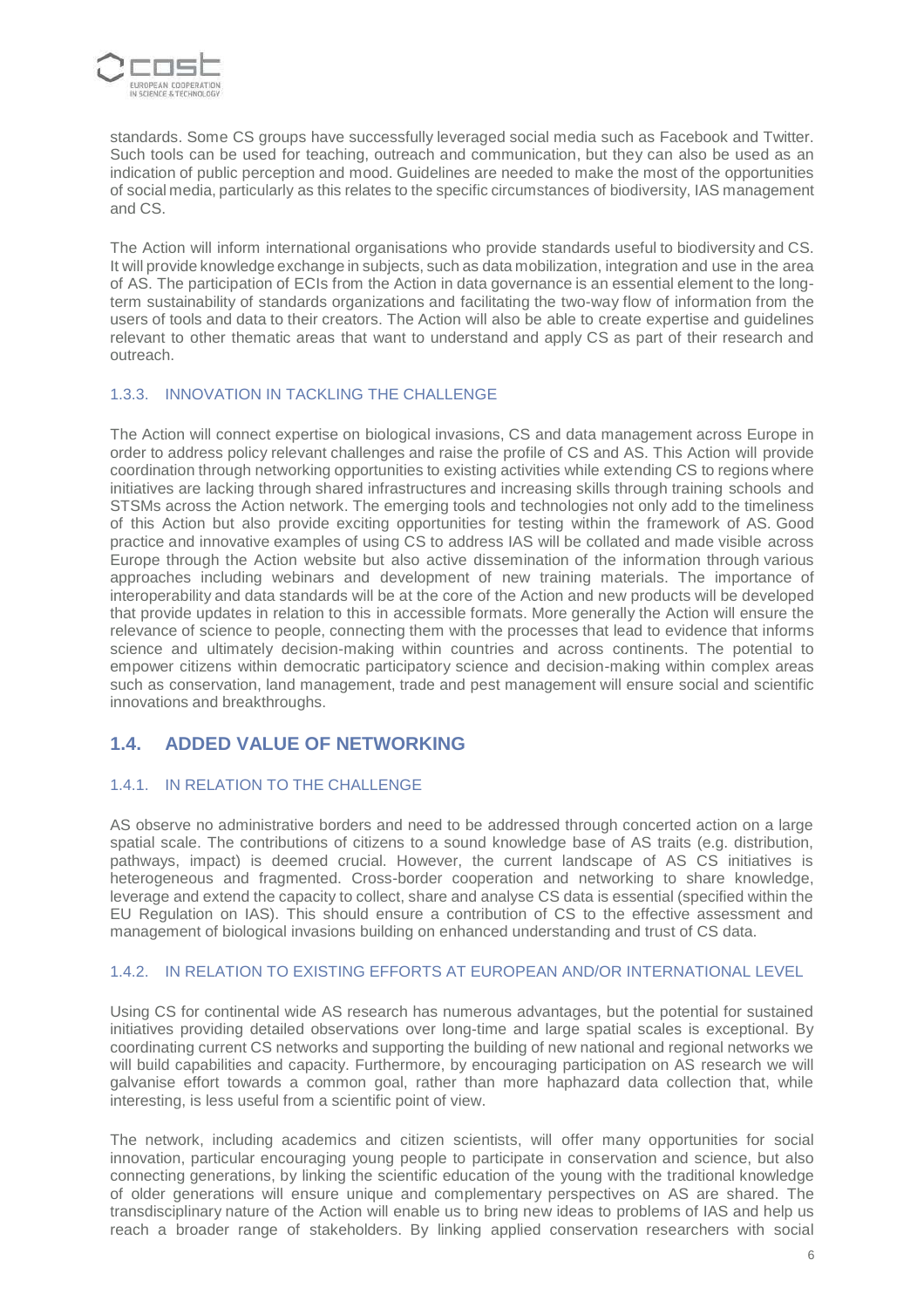

scientists, user experience specialists, software engineers and societies we will learn the needs of each other and produce better outcomes. For example, software that is not successful might fail attract participants due to a misunderstanding of their needs, while even successful software, from a participant's perspective, may fail from a scientific standpoint by collecting the wrong sort of data or in the wrong format.

# **2. IMPACT**

# **2.1. EXPECTED IMPACT**

### 2.1.1. SHORT-TERM AND LONG-TERM SCIENTIFIC, TECHNOLOGICAL, AND/OR SOCIOECONOMIC IMPACTS

In the **short-term** (within the timeframe of the COST action), our collaboration will help to mobilize AS information, provide and report on current trends for AS, support the implementation of the EU Regulation on IAS, raise public awareness, create new opportunities for ECIs, and stimulate discussions with diverse stakeholder groups (including citizens) through online tools but also face-to-face events about the related challenges.

In the **medium-term** (in the years after the action is completed), scientists and society will benefit from an increase and more timely availability of AS information. This will be complemented by benefits for policy-makers with provision of a better evidence-base for decision- making contributing to improved management of IAS/AS and consequently decreased ecological and- socio economic impacts of IAS leading to long-term benefits for biodiversity. Concurrently, we anticipate a cultural shift across sectors to accept and increasingly include CS activities as an integral part of meeting research and policy objectives, and approaches will be standardized in a way that results are easy to compare and integrate. Ultimately contributing to better management of IAS and consequently decrease their ecological and socio-economic impacts.

In the **long-term** similar approaches will emerge in other fields, and scientific literacy in Europe will increase. This network will allow communication, exchange of ideas, and feedback between the groups involved, and lead to improved management and policy for IAS across Europe.

The high impact outcomes anticipated from these Research Coordination Objectives include:

- Improved quality and accessibility to IAS/AS CS data in Europe
- Development of a clear route to facilitate citizen participation
- Development of guidelines for the end-users of CS data and information
- Developing innovative approaches and best practice at all stages of the CS IAS data cycle
- Establishment of an European CS base monitoring network on IAS

# **2.2. MEASURES TO MAXIMISE IMPACT**

### 2.2.1. PLAN FOR INVOLVING THE MOST RELEVANT STAKEHOLDERS

The Action will ensure strategic outreach through a detailed dissemination plan aimed at a range of relevant stakeholders including policy-makers and implementers, including national agencies; researchers and associated funding bodies; charities and NGOs such as wildlife groups but also botanic gardens and museums; industry, educational establishments, CS associations. Participating volunteers (citizens) will be major stakeholders and the Action will engage many people and aim for inclusiveness in terms of age, ethnicity and gender, but demography and background.

The aims of CS includes at its core excellent engagement, and as such impact is inherent. CS will contribute to greater literacy across society on biological invasions which is crucial for tackling this global environmental issue. Some of the technological tools, such as smartphone applications or social media, are indeed used to interact with recorders. For instance, through dedicated smartphone applications for IAS recording, awareness raising can be achieved with certain groups of society (e.g. anglers, gardeners, beekeepers, hunters, farmers, environmentalists) that encounter IAS. The adopted EU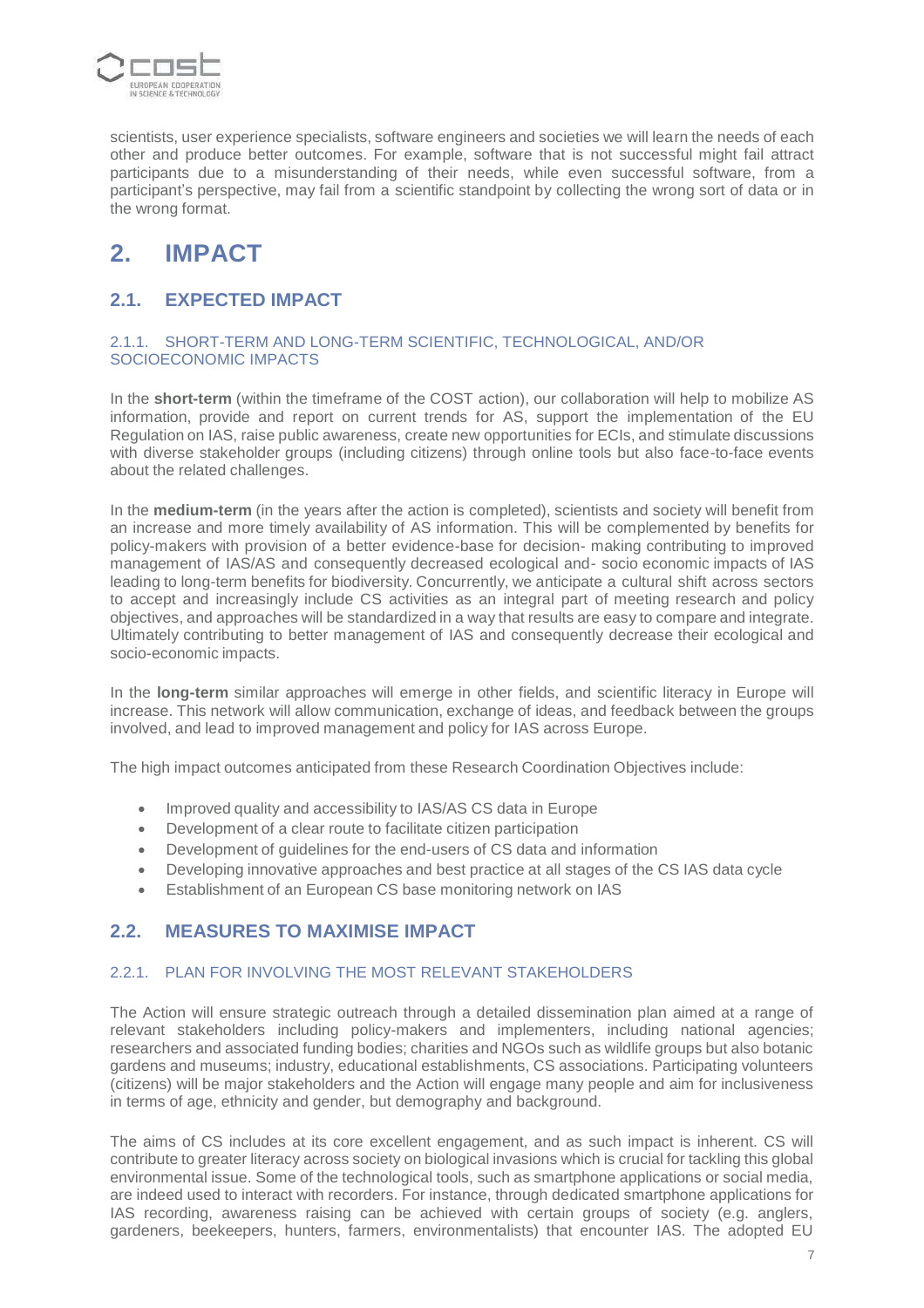

Regulation on IAS envisages surveillance systems for IAS of Union concern (currently 49 species) to include both targeted and general surveys and to benefit from the involvement of different sectors and stakeholders, including regional and local communities.

### 2.2.2. DISSEMINATION AND/OR EXPLOITATION PLAN

A detailed dissemination plan will be developed at the beginning of the Action according to COST guidelines which will expand upon the overview of dissemination outlined here. This plan will be an active document maintained by the MC to align with the Action's aims and specific deliverables. Given the wide range of stakeholders we will ensure there are both targeted and general dissemination activities. Some examples of the groups we will target and the approaches we will use are outlined below.

We will engage **citizens** in a number of ways, including through social media, along with articles in popular magazines and in the newsletters of relevant charities and NGOs such as the Royal Society for the Protection of Birds and similar organisations that are currently deploying CS. We will be able to give examples of best practice regarding the collection of data, but also encourage participation, by explaining the need for data and the need for biodiversity conservation. We will also provide opportunities for face-to-face discussions at science festivals and other organised events across Europe.

Peer-reviewed scientific journals will be used to communicate outcomes relevant to **researchers and funding bodies**. We will select journals on the basis of ensuring ease of accessibility globally and high impact to the scientific community. We will also work with publishers to find effective dissemination methods, such as creating special issues of journals or collections of related articles. Furthermore, we will maintain a blog and issue press releases as appropriate throughout the Action.

To communicate our outcomes to **policy-makers** we will engage with key organizations globally, such as IPBES, but also continentally and nationally including non-native species secretariats and NGOs. This will take the form of policy briefs, but also providing scientific expert opinion to green papers of the EU. At a regional level we will invite local decision-makers to participate in our events in providing opportunities for interactive engagement. Such communications will also consider the needs of **research agencies and funding institutions**, collaboratively highlighting where research is needed and areas where research funding will produce the greatest value outcomes.

Short-term Scientific Missions, hackathons and other collaborative meetings will foster interactions and cross-Action projects. They will link different types of **research**, **industry** and **citizen groups**, finding common goals, novel applications and solutions.

Social media will be used as a **general dissemination** platform with cross-Action scope. It will be used for rapid communication and advertisement of events. Social media will also be a way to reach other interested groups who were not considered in the initial stages based on their response. It will be particularly important for two-way communication between the Action and stakeholders, providing access to community networks.

# **2.3. POTENTIAL FOR INNOVATION VERSUS RISK LEVEL**

### 2.3.1. POTENTIAL FOR SCIENTIFIC, TECHNOLOGICAL AND/OR SOCIOECONOMIC INNOVATION BREAKTHROUGHS

This Action will bring together citizens and scientists linking to relevant end-users across Europe to find solutions to the threat of IAS recognized as a major environmental challenge across the globalized world. By getting involved with AS, CS initiatives will provide the opportunity for excellent engagement, specifically highlighting the challenges of IAS policy and management options. We will actively foster, connect and develop CS that involves people from across diverse communities in the scientific process. We recognise the rich legacy of volunteer involvement biodiversity monitoring across Europe while acknowledging that the level of activity has not been uniform across Member States. Thus, there is considerable potential for sharing innovations while considering cultural differences and resource constraints within and between Member States. The risk of low levels of participation will be offset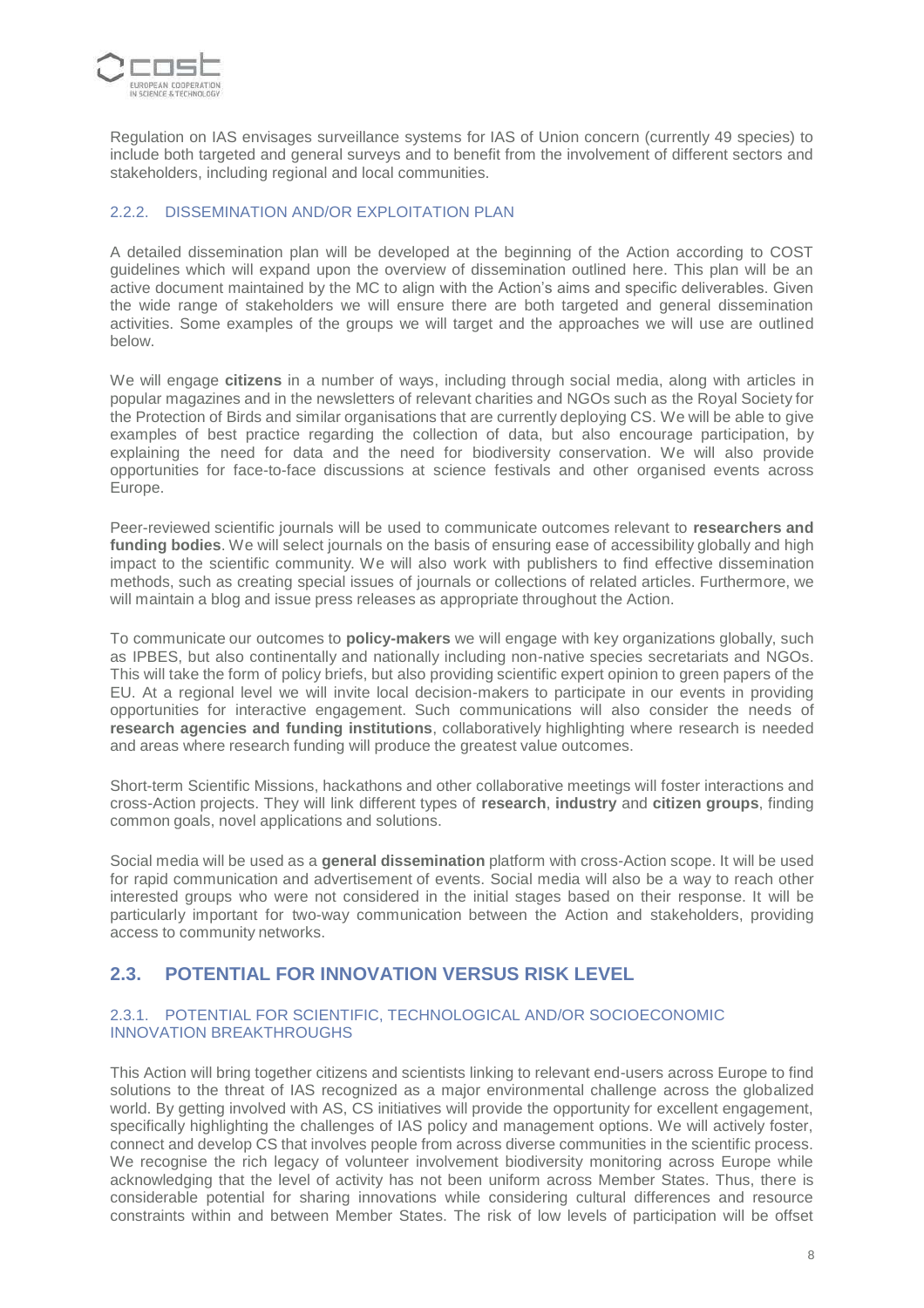

through ensuring relevance of initiatives while considering approaches to inclusivity (indeed WG1 will focus on ways to engage people and WG2 on novel approaches so further decreasing this risk). Guidance on designing projects that make the participant think about the issues and outcomes that support human and environmental needs will be provided. We will also promote inclusive projects that are accessible to all and suitable for a wide age range and a diversity of cultural backgrounds.

Novel digital tools are increasing the amount and quality of CS data on IAS. These include data and image mining from social media and the use of improved analysis methods such as geographic information systems, spatio-temporal analysis, and sentiment analysis. The tools with which they can be applied are changing rapidly, from smartphones to other types of wearable crowdsourcing tools, such as those to interpret images from wildlife cameras, are increasingly used to reach a wider audience on IAS and to involve citizens in recording them as sensors. Apart from tools that foster mass participation, more complex technologies are available, including, sensors, augmented reality, drones and image recognition that require dedicated training. Collectively, these technologies have the potential to engage broad audiences, motivate volunteers, improve data collection, control data quality, corroborate model results and increase the speed of decision-making while reducing uncertainties.

The current explosion of digital technologies provides many opportunities, but also challenges to the IAS community. Real-time recording and rapid validation procedures, proper data management and swift data mobilization are indispensable to this aim (see WG3). Additionally, invasion and impact monitoring require more diverse data capture and next generation geospatial information infrastructures.

# **3. IMPLEMENTATION**

# **3.1. DESCRIPTION OF THE WORK PLAN**

## 3.1.1. DESCRIPTION OF WORKING GROUPS

The Action will focus on five interlinked working groups with four being coherently organized around the data life cycle and the fifth providing an opportunity to demonstrate developments and innovations emerging from the others. WG activities will be organized to ensure integration across WGs comprehensively using the COST networking tools to deliver an effective but flexible work programme. ECIs will be involved in the organization and implementation of the WG activities including devising programs, chairing sessions and leading outputs and deliverables with support and mentoring, as required, from other members of the Action. Activities organized in Member States designated as Inclusiveness Countries will be prioritized with the aim of widening participation and showcasing expertise across Europe.

**WG1: Engaging people in CS**: from participants to policy-makers will review the ways in which different CS initiatives engage target audiences, recognizing the diversity of contributors and end-users. There will be focus on engaging end-users and ultimately policy-makers with the aim of producing results that are accepted and used not only at scientific levels, but also at management and policy levels.

- **Task 1:** Develop a database of existing initiatives/approaches/activities/strategies used to engage citizens with AS from across Europe and link to distributed network that overcomes cultural and language barriers ultimately developing a glossary of terms (translated into major European languages) and key concepts relevant to CS and AS contexts.
- **Task 2:** Critically review the needs and motivations of citizens and end-users within the context of AS CS, involving scientists and social scientists to consider attitudes towards AS, CS and the connections between the two themes. Identify spatial biases in the degree of CS involvement across Europe and consider cultural and language barriers.

### **Deliverable**

- 1. Database of AS-related CS (Task 1)
- 2. Review of needs, motivations and attitudes towards AS and CS (Task 2)
- 3. "Best Practice Guide to CS and Alien Species" translated into different languages and focusing on how to engage different stakeholders, including the best approaches/activities/strategies for each target-group (Task 1 and 2)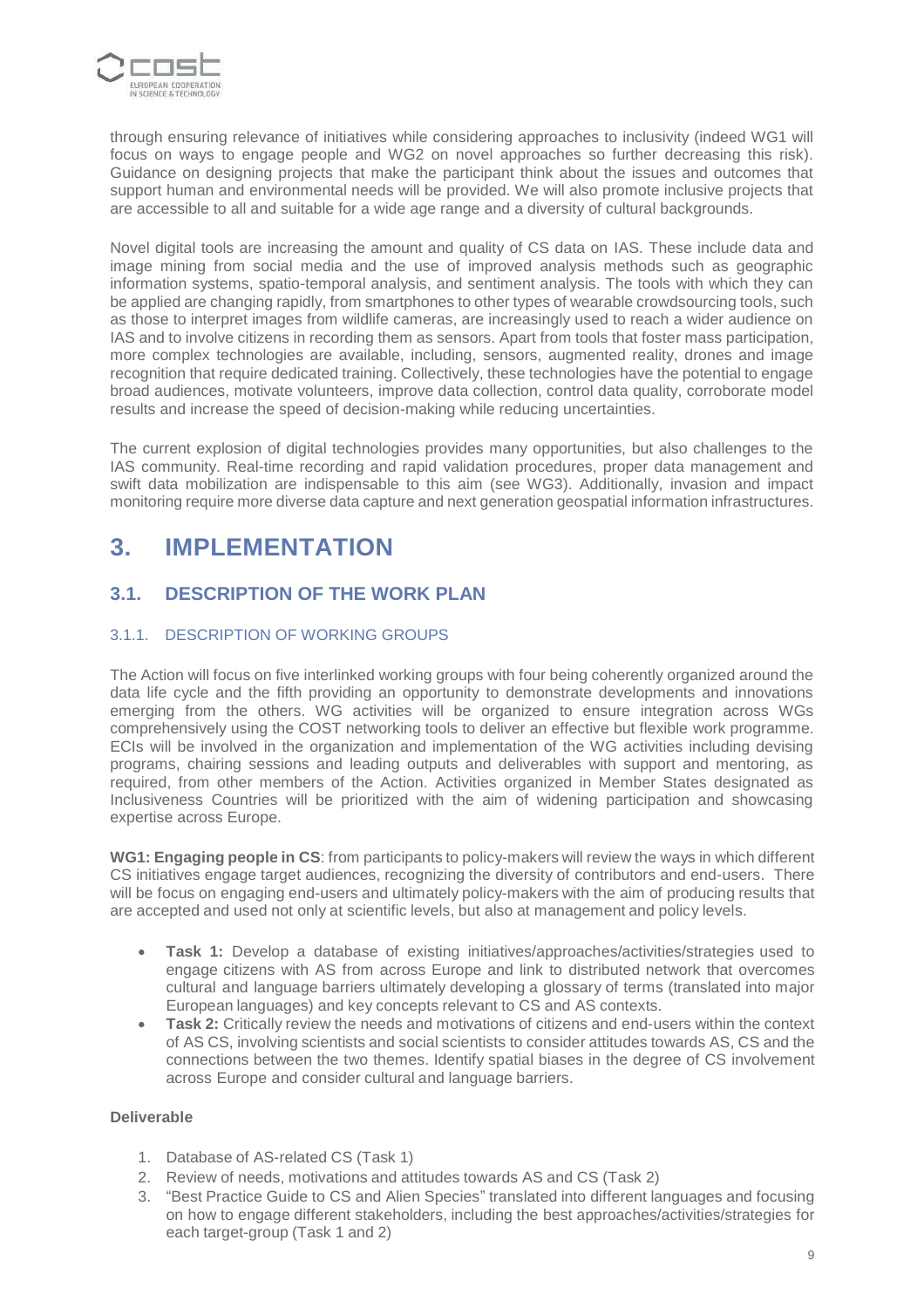

**WG2: Approaches to CS**: embracing innovative advances in tools and technology will explore the value of new and emerging technologies for CS in the context of AS recognizing the contribution of volunteers. The growth in AS datasets has been fostered by technological developments such as social media, apps, low-cost sensors, search engines and predictive analytics. These technological developments, an increased attention to CS and a cultural change towards collaboration and openness in research within the policy agenda (https://ec.europa.eu/digital-single-market/en/open-science), will lead to a further increase of the contribution of volunteer recorders.

- **Task 1:** Horizon scan novel technologies for CS
- **Task 2:** Explore novel ways to increase the level of participation in AS related CS (e.g. from occurrence reporting to impact monitoring) and to reach non-traditional audiences of citizen scientists (linking to WG 1; Task 2).
- **Task 3:** Critically review and document opportunities to ensure openness of app data, app code etc. e.g. through the EU CS platform under development within the JRC.

### **Deliverable**

- 1. Review of new and emerging technologies with relevance to CS in the context of AS (Task 1).
- 2. Develop new functionalities for existing apps (e.g. gamification, scraping social media for pathways, trade and occurrence data) through a Hackathon involving citizen scientists and app developers (Task 2).
- 3. Guidance and best practice on openness of app data, app code etc. (Task 3; Linking to WG1; Task 1)

**WG3: Data management and standards**: informing best practice will develop guidance and associated training to improve the quantity, quality and usability of AS data collected by citizens. Data standards do exist, such as Darwin Core and ABCD, but their adoption is not universal and these standards need development to make them more appropriate for the breadth of data that are collected on biodiversity by citizen scientists. This includes data terms that are largely specific to IAS, such as management methods and impacts, but also ways to describe methods used by citizens. Data management is fundamental to the success and long-term impact of a CS project, yet it is often not considered until the end of the project, by which time decisions made at the beginning of the project can limit the choices for data reuse. From the outset of the Action we will create a data management plan collaboratively to guide our work recognizing IAS data, and their uses, are not identical to other biodiversity data. The need for rapid and focused data mobilization is particularly important for a response to new species introductions. This is where we will address issues of sensitive data and data sharing.

- **Task 1:** Review structure of data across existing AS CS initiatives within Europe and develop a data management plan for the Action to cover any data and other outputs from the project.
- **Task 2:** Facilitate data mobilization across Europe, particularly of Biodiversity data as that relates to AS, including linking ECIs in short-term scientific missions with experienced data managers to facilitate data publication.
- **Task 3:** Explore creative ways to illustrate the problem of IAS through novel visualizations of data and innovative mash-ups of data from different domains (linking to WG4).
- **Task 4:** Work with international data standards organizations to improve their standards for research with CS and IAS.

### **Deliverable**

- 1. Published data management plan on-line including standards to be used, the terms for data sharing and the long-term preservation of data (Task 1).
- 2. Map data flow of AS CS data across Europe linking to EASIN (Task 2).
- 3. Showcase of data visualization approaches through the Action website (Task 3; linking to WG4).
- 4. Guidance document for best practice on data management for CS specifically related to IAS (Task 4; Linking to WG1).

**WG4: Analysis and visualisation**: ensuring the best use of CS data will consider methods for maximising the use of CS data in the context of AS. CS provides a powerful approach to collating largescale and long-term information critical for understanding biological invasions and informing decision-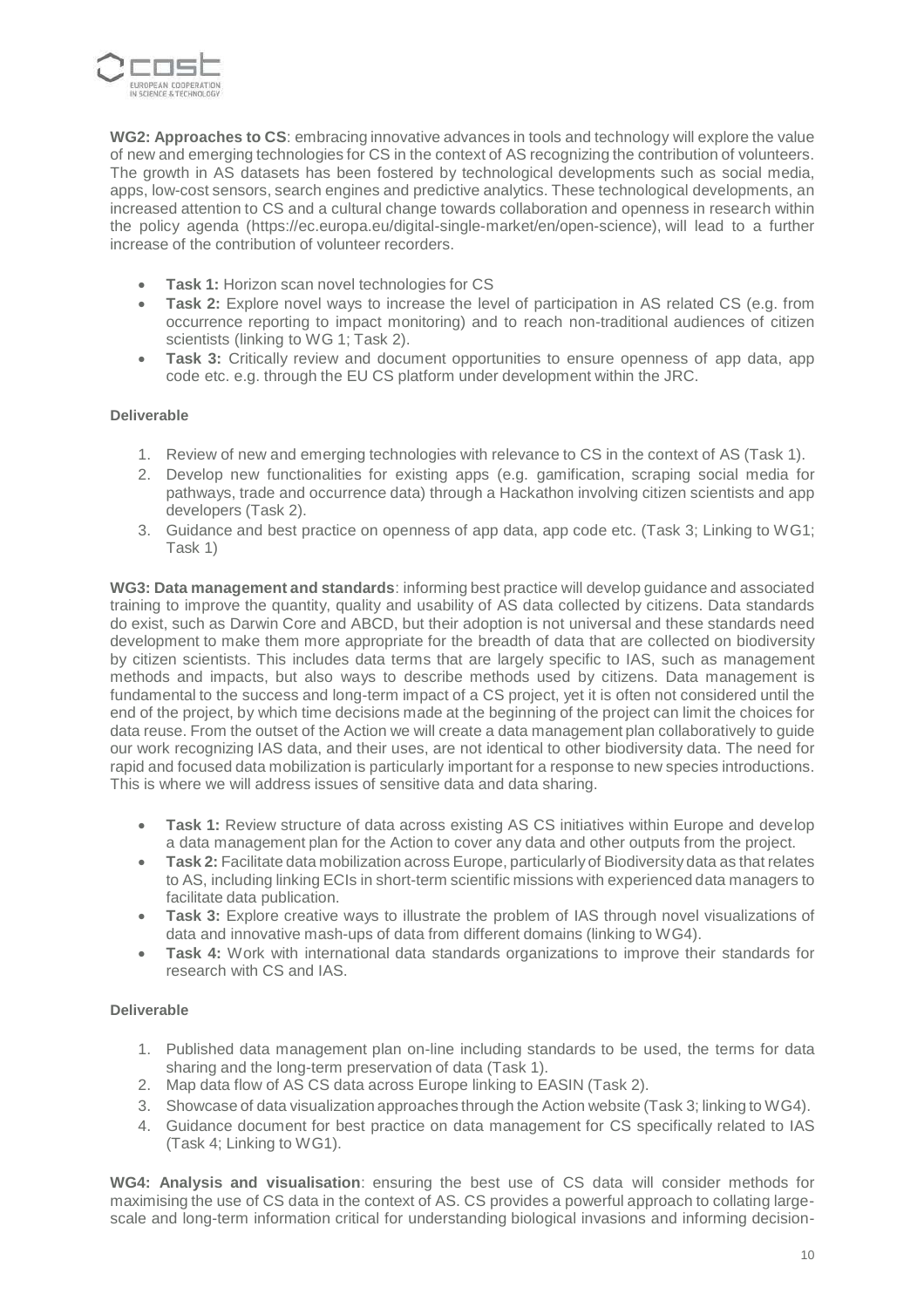

making. However, since information is gathered by volunteers, often at places and times convenient to them, this can lead to biases in sampling, leading to multi-dimensional (spatial, temporal, or data quality) data biases. WG4 will consider approaches to address such biases and ensure maximum utility of the data and effective communication of outputs to all relevant end-users through using cutting-edge analytical tools and creative visualisation.

- **Task 1:** Review current methods of analysis and how these are appropriate to different CS datasets and different purposes (unstructured vs. structured monitoring; experimental designs (e.g. adapting BACI experimental design for CS), presence-only, presence-absence, sessile organisms (plants, leaf miners etc) vs. motile animals. Developing recommendations for standards for data collection, preparation and analysis, and identifying best practice examples for scientific uses.
- **Task 2:** Explore strengths and limits of methods used for managing different kinds of CS data to provide relevant information for end-users. This include the i) testing of different proxies for recording intensity (e.g. using co-variates, applying self-learning algorithms), ii) testing tools for data quality (e.g. assessor self-rating rules, groups assessment tools), iii) identification of uncertainties (spatial, temporal), and iv) testing of proxies for recording likelihoods as a function of the novelty of a record (to account for the fact that abundant AS are less likely to be reported than emerging ones).
- **Task 3:** Explore creative ways to analyze and illustrate the data gathered in CS to inform the public and decision makers effectively. This includes using real-time data and output visualization tools and innovative mashups of data from different domains (linking to WG3) that allow to rapidly report AS, and that provide additional relevant information (e.g. level of uncertainty). We will review existing analytical and data presentation and visualization tools and identify emerging tools and developments.

### **Deliverable**

- 1. Published review on current methods of analysis and how these are appropriate to different CS datasets and different purposes (Task 1).
- 2. Publication (opinion or review piece) on strengths and limits of methods used for managing different kinds of CS data to provide relevant information for end-users (Task 2).
- 3. Guidance document on best practice in analysing and illustrating the data gathered in CS to inform the public and decision makers effectively (Task 3).

**WG5: Cross-cutting CS initiative(s) for IAS across Europe** will (1) coordinate and facilitate the flow of information among WG1-4 to efficiently maximize the impact of the Action across Europe and beyond, and (2) showcase case studies of CS initiatives with the aim of testing the best practice guidelines developed in WG1-4. The main objective of this WG will be leveraging and expanding the existing IASfocused networks and activities in Europe that will be included so as to represent diverse CS approaches.

- **Task 1:** Consolidate best practices and mobilize the information emerging from WG1-4.
	- o Actively mobilizing the deliverables among WGs to enhance a timely use of the information created by them (e.g. Task 3 of WG3 linked to WG4)
	- $\circ$  Showcase CS initiatives (e.g. Deliverable 1 and 3 of WG1) and establish coordination of existing networks that will be selected as cross-cutting case studies.
- **Task 2:** Support practitioners and facilitate cross-border research and cooperation to further develop the potential of BioBlitz to engage people in CS while mobilizing IAS data including collaboration with ECSA and the Horizon 2020 project DITOs,
	- o Increase understanding of how to enhance the potential of BioBlitz events as repeat monitoring events for IAS (from recommendations of the DITOs policy brief #1). The versatility of BioBlitz events provides the opportunity to test applicability of best practice guidelines for different CS approaches
	- o Develop training materials for running BioBlitz events to maximize utility for gathering IAS information specifically in relation to the IAS of EU Concern documented within EU Regulation1143/2014 on IAS.
- **Task 3:** Develop and launch a showcase European CS initiative, building on existing activities and networks, in order to test best practices developed in WG1-4.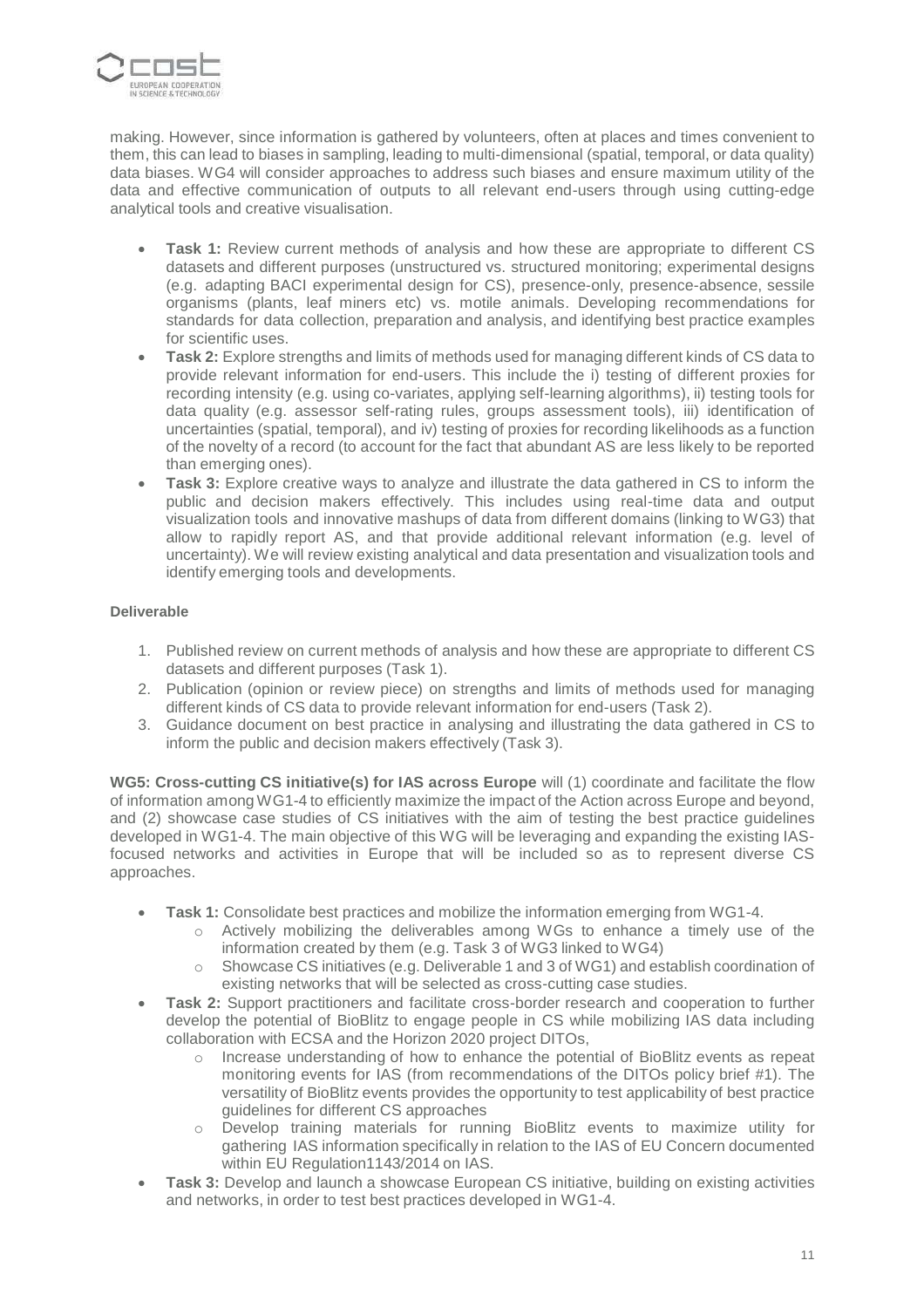

#### **Deliverable**

- 1. Documentation on the links between outputs (Deliverables) of WG1-4, emphasizing how information among WGs has been shared to maximise the impact of the Action (Task 1a and Task 1b)
- 2. Manuscript documenting evaluation of case studies based on guidelines developed in WG1-4. Outcomes used to inform development of training materials and guidance document for running BioBlitz events focused on IAS (Task 2a and 2b).
- 3. Cross-cutting European CS activity (Task 3)

## 3.1.2. GANTT DIAGRAM

|                                                                             | <b>PERIODS</b> |                |    |                |                |                |    |    |                |     |     |              |     |                 |     |     |
|-----------------------------------------------------------------------------|----------------|----------------|----|----------------|----------------|----------------|----|----|----------------|-----|-----|--------------|-----|-----------------|-----|-----|
|                                                                             | Q1             | Q <sub>2</sub> | Q3 | Q <sub>4</sub> | Q <sub>5</sub> | Q <sub>6</sub> | Q7 | Q8 | Q <sub>9</sub> | Q10 | Q11 | Q12          | Q13 | Q <sub>14</sub> | Q15 | Q16 |
| WG 1: Engaging people in CS: from participants to policy-makers             |                |                |    |                |                |                |    |    |                |     |     |              |     |                 |     |     |
| T 1.1: Develop a database of existing initiatives                           |                |                |    |                |                |                |    |    |                |     |     |              |     |                 |     |     |
| D 1.1: Database of IAS-related CS                                           |                |                | X  |                |                |                |    |    |                |     |     |              |     |                 |     |     |
| T 1.2: Critically review the needs and motivations of citizens and end-     |                |                |    |                |                |                |    |    |                |     |     |              |     |                 |     |     |
| users within the context of IAS CS                                          |                |                |    |                |                |                |    |    |                |     |     |              |     |                 |     |     |
| D 1.2: Review of needs, motivations and attitudes towards IAS and           |                |                |    |                |                |                |    |    |                |     |     |              |     |                 |     |     |
| CS                                                                          |                |                |    |                |                |                |    | X  |                |     |     |              |     |                 |     |     |
| D1.3: "Best Practice Guide to CS and Alien Species"                         |                |                |    |                |                |                |    |    |                |     |     |              | X   |                 |     |     |
| WG 2: Approaches to CS: embracing innovative advances in tools and          |                |                |    |                |                |                |    |    |                |     |     |              |     |                 |     |     |
| technology                                                                  |                |                |    |                |                |                |    |    |                |     |     |              |     |                 |     |     |
| T 2.1: Horizon scan novel technologies for CS                               |                |                |    |                |                |                |    |    |                |     |     |              |     |                 |     |     |
| D 2.1: Review of new and emerging technologies with relevance to CS         |                |                |    |                |                |                |    |    |                |     |     |              |     |                 |     |     |
| in the context of AS                                                        |                |                | X  |                |                |                |    |    |                |     |     |              |     |                 |     |     |
| T 2.2: Explore novel ways to increase the level of participation in AS      |                |                |    |                |                |                |    |    |                |     |     |              |     |                 |     |     |
| related CS                                                                  |                |                |    |                |                |                |    |    |                |     |     |              |     |                 |     |     |
| D 2.2: Develop new functionalities for existing apps                        |                |                |    |                |                |                |    |    |                |     |     |              |     |                 |     |     |
| T 2.3: Critically review and document opportunities to ensure openness of   |                |                |    |                |                |                |    |    |                |     |     |              |     |                 |     |     |
| app data                                                                    |                |                |    |                |                |                |    |    |                |     |     |              |     |                 |     |     |
| D 2.3: Guidance and best practice on openness of app data                   |                |                |    |                |                |                |    |    | X              |     |     |              |     |                 |     |     |
| WG 3: Data management and standards: informing best practice                |                |                |    |                |                |                |    |    |                |     |     |              |     |                 |     |     |
| T 3.1: Review structure of data across existing AS CS initiatives and       |                |                |    |                |                |                |    |    |                |     |     |              |     |                 |     |     |
| develop a data management plan                                              |                |                |    |                |                |                |    |    |                |     |     |              |     |                 |     |     |
| D 3.1: Published data management plan on-line                               |                |                | X  |                |                |                |    |    |                |     |     |              |     |                 |     |     |
| T 3.2: Facilitate data mobilization across Europe                           |                |                |    |                |                |                |    |    |                |     |     |              |     |                 |     |     |
| D 3.2: Map data flow of alien species AS data across Europe                 |                |                |    |                |                | X              |    |    |                |     |     |              |     |                 |     |     |
| linking to EASIN                                                            |                |                |    |                |                |                |    |    |                |     |     |              |     |                 |     |     |
| T 3.3: Explore creative ways to illustrate the problem of IAS               |                |                |    |                |                |                |    |    |                |     |     |              |     |                 |     |     |
| D 3.3: Showcase of data visualization approaches through the                |                |                |    |                |                |                |    |    |                |     | X   |              |     |                 |     |     |
| <b>Action website</b>                                                       |                |                |    |                |                |                |    |    |                |     |     |              |     |                 |     |     |
| T 3.4: Work with international data standards organizations to improve      |                |                |    |                |                |                |    |    |                |     |     |              |     |                 |     |     |
| their standards for research with CS and IAS                                |                |                |    |                |                |                |    |    |                |     |     |              |     |                 |     |     |
| D 3.4: Guidance document for best practice on data management for           |                |                |    |                |                |                |    |    |                |     |     | $\pmb{\chi}$ |     |                 |     |     |
| CS specifically related to IAS                                              |                |                |    |                |                |                |    |    |                |     |     |              |     |                 |     |     |
| WG 4: Analysis and visualisation: ensuring the best use of CS data          |                |                |    |                |                |                |    |    |                |     |     |              |     |                 |     |     |
| T 4.1: Review current methods of analysis                                   |                |                |    |                |                |                |    |    |                |     |     |              |     |                 |     |     |
| D 4.1: Published review on current methods of analysis                      |                |                |    |                |                |                |    |    |                |     |     |              |     |                 |     |     |
| T 4.2: Explore strengths and limits of methods used for managing different  |                |                |    |                |                |                |    |    |                |     |     |              |     |                 |     |     |
| kinds of CS data                                                            |                |                |    |                |                |                |    |    |                |     |     |              |     |                 |     |     |
| D 4.2: Publication (opinion or review piece) on strengths and limits of     |                |                |    |                |                |                | X  |    |                |     |     |              |     |                 |     |     |
| methods                                                                     |                |                |    |                |                |                |    |    |                |     |     |              |     |                 |     |     |
| T 4.3: Explore creative ways to analyze and illustrate the data gathered in |                |                |    |                |                |                |    |    |                |     |     |              |     |                 |     |     |
| CS                                                                          |                |                |    |                |                |                |    |    |                |     |     |              |     |                 |     |     |
| D 4.3: Guidance document on best practice in analyzing and                  |                |                |    |                |                |                |    |    |                |     |     | X            |     |                 |     |     |
| illustrating the data gathered in CS                                        |                |                |    |                |                |                |    |    |                |     |     |              |     |                 |     |     |
| WG 5: Cross-cutting CS initiative(s) for IAS across Europe                  |                |                |    |                |                |                |    |    |                |     |     |              |     |                 |     |     |
| T5.1: Consolidate best practices and mobilize the information emerging      |                |                |    |                |                |                |    |    |                |     |     |              |     |                 |     |     |
| from WG1-4                                                                  |                |                |    |                |                |                |    |    |                |     |     |              |     |                 |     |     |
| T 5.1a: Actively mobilizing the deliverables among WGs                      |                |                |    |                |                |                |    |    |                |     |     |              |     |                 |     |     |
| T 5.1b: Showcase CS initiatives and establish coordination of existing      |                |                |    |                |                |                |    |    |                |     |     |              |     |                 |     |     |
| networks                                                                    |                |                |    |                |                |                |    |    |                |     |     |              |     |                 | X   |     |
| D 5.1 Critical summary of guidelines of WG1-4                               |                |                |    |                |                |                |    |    |                |     |     |              |     |                 |     |     |
| T5.2: Support practitioners and facilitate cross-border research and        |                |                |    |                |                |                |    |    |                |     |     |              |     |                 |     |     |
| cooperation                                                                 |                |                |    |                |                |                |    |    |                |     |     |              |     |                 |     |     |
| T 5.2a: Increase understanding of how to enhance the potential of           |                |                |    |                |                |                |    |    |                |     |     |              |     |                 |     |     |
| <b>BioBlitz</b> events                                                      |                |                |    |                |                |                |    |    |                |     |     |              |     |                 |     |     |
| T 5.2b: Develop training materials for running BioBlitz events              |                |                |    |                |                |                |    |    |                |     |     |              |     |                 |     |     |
| D 5.2: Manuscript documenting evaluation of case studies                    |                |                |    |                |                |                |    |    |                |     | X   |              |     |                 |     |     |
| T 5.3: Develop and launch a showcase European CS initiative                 |                |                |    |                |                |                |    |    |                |     |     |              |     |                 |     |     |
| D 5.3: Cross-cutting European CS activity                                   |                |                |    |                |                |                |    |    |                |     |     |              |     |                 |     |     |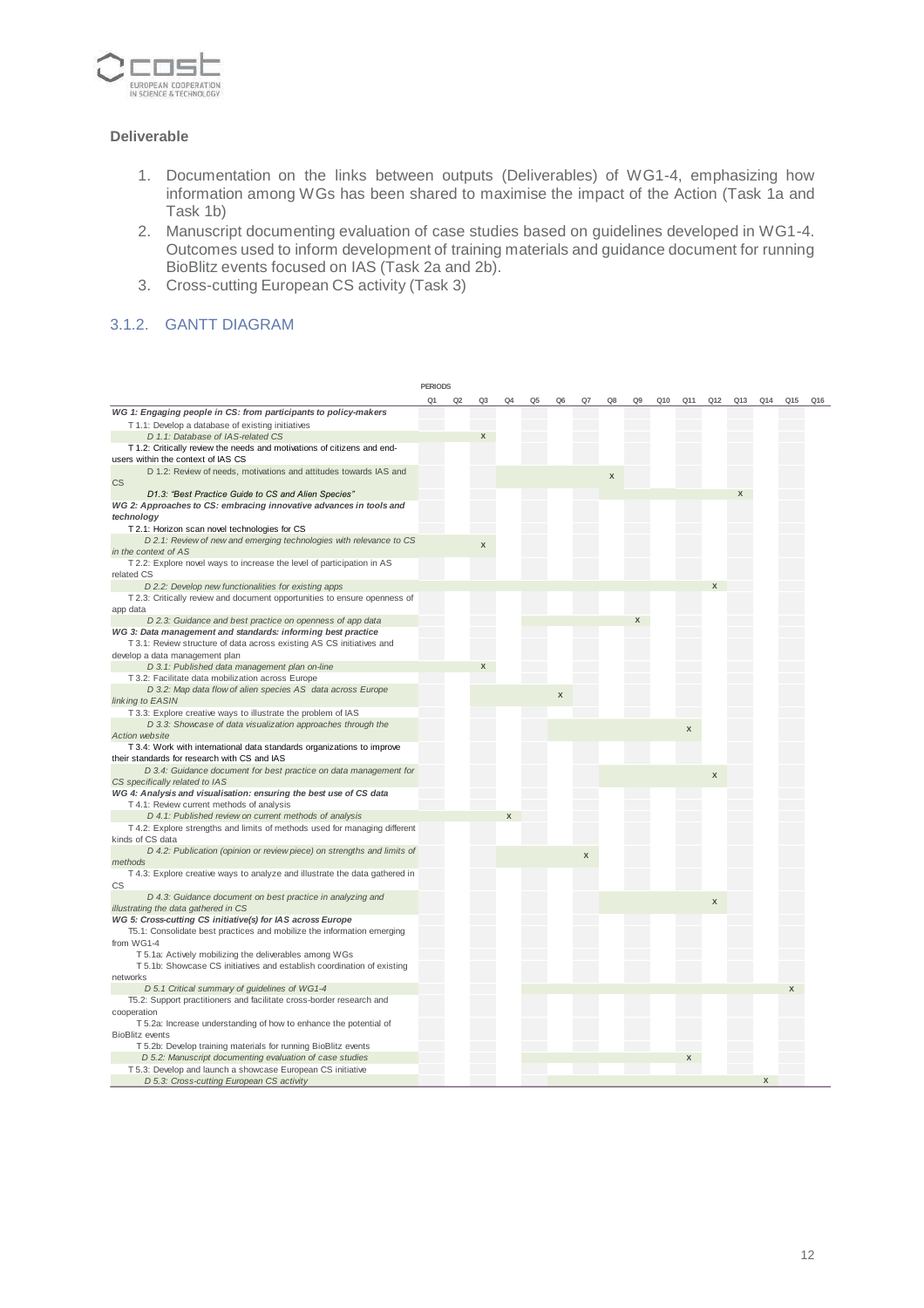

|                                              | <b>PERIODS</b> |    |              |    |    |                |       |    |                |     |     |                           |     |     |              |              |
|----------------------------------------------|----------------|----|--------------|----|----|----------------|-------|----|----------------|-----|-----|---------------------------|-----|-----|--------------|--------------|
|                                              | Q1             | Q2 | Q3           | Q4 | Q5 | Q <sub>6</sub> | $Q$ 7 | Q8 | Q <sub>9</sub> | Q10 | Q11 | Q12                       | Q13 | Q14 | Q15          | Q16          |
| Kick-off meeting                             | X              |    |              |    |    |                |       |    |                |     |     |                           |     |     |              |              |
| Website                                      |                |    |              |    |    |                |       |    |                |     |     |                           |     |     |              | $\mathsf X$  |
| <b>MC Meeting</b>                            |                |    | X            |    |    | X              |       |    | X              |     |     | $\mathsf{x}$              |     |     | X            |              |
| <b>SC Meeting</b>                            |                |    | X            |    |    | X              |       |    | $\mathsf{x}$   |     |     | $\mathsf{x}$              |     |     | $\mathsf{X}$ |              |
| <b>Research workshops</b>                    |                |    | X            |    |    | X              |       |    | X              |     |     | $\boldsymbol{\mathsf{x}}$ |     |     | X            |              |
| <b>Interactive Seminars for Stakeholders</b> |                |    |              |    |    |                |       |    |                |     |     |                           |     |     |              |              |
| <b>WG1 Meeting</b>                           |                |    | $\mathsf{x}$ |    |    | X              |       |    | $\mathsf{X}$   |     |     | $\mathsf{x}$              |     |     | $\mathsf{X}$ |              |
| <b>WG2 Meeting</b>                           |                |    | X            |    |    | X              |       |    | X              |     |     | X                         |     |     | X            |              |
| <b>WG3 Meeting</b>                           |                |    | X            |    |    | X              |       |    | $\mathsf{x}$   |     |     | $\mathsf{x}$              |     |     | X            |              |
| <b>WG4 Meeting</b>                           |                |    | X            |    |    | X              |       |    | $\mathsf{x}$   |     |     | $\mathsf{x}$              |     |     | X            |              |
| <b>WG5 Meeting</b>                           |                |    | X            |    |    | X              |       |    | X              |     |     | X                         |     |     | X            |              |
| <b>1st Training School</b>                   |                |    |              |    |    | X              |       |    |                |     |     |                           |     |     |              |              |
| 2nd Training School                          |                |    |              |    |    |                |       |    |                |     |     | $\mathsf{X}$              |     |     |              |              |
| $STSM +$                                     |                |    |              |    |    |                |       |    |                |     |     |                           |     |     | $\mathsf{X}$ |              |
| <b>Special Topic sessions</b>                |                |    |              | X  |    |                |       | X  |                |     |     | X                         |     |     |              | $\mathsf{x}$ |
| International conferences                    |                |    |              |    |    |                |       |    |                |     |     |                           |     |     | X            |              |

# 3.1.3. PERT CHART (OPTIONAL)



## 3.1.4. RISK AND CONTINGENCY PLANS

The Chair, the vice-Chair and the Managing Committee (MC) will be responsible for identifying potential risks, their impacts and for taking a risk response and mitigation actions. They will develop a Risk Assessment and Contingency Plan at the start of the Action including a list of identified risks, their root causes, the main impacts and risk response and mitigation measures.

Indicative list of risks and risk responses and mitigation measures is as follows:

- 1. The objectives are not achieved at the end of the time scheduled: Regular checking of results and taking any necessary corrective actions to meet the plan.
- 2. A leading partner decides to leave the Action: The MC will look for another Proposer to take over the tasks and responsibilities to lead the Action to success.
- 3. Lack of communication among partners: More frequent interactive communication means, e.g., Skype calls and even face-to-face meetings.
- 4. Schedule and cost limitations: The MC will monitor the schedule and the work progress tightly. The MC will also monitor costs by planning the Action's activities carefully.
- 5. Delay in submitting deliverables (e.g.: publications): Each WG will set a detailed schedule and work-plan to ensure the risk of delay is minimized.
- 6. Low participation in the activities, especially STSMs and TSs: Specific actions will be targeted to encourage participation. An STSM and TS coordinator will be appointed.
- 7. Failure to reach the necessary number of stakeholders and not having the promised impact.

A tailored management plan will be elaborated to make use of the Action Members' resources in relevant fields of expertise, as well as to strengthen information and dissemination procedures.

# **3.2. MANAGEMENT STRUCTURES AND PROCEDURES**

The Action will be managed in accordance with COST rules. The MC will primarily be involved in monitoring the progress of the Action, approving annual reports, overseeing budget allocations and